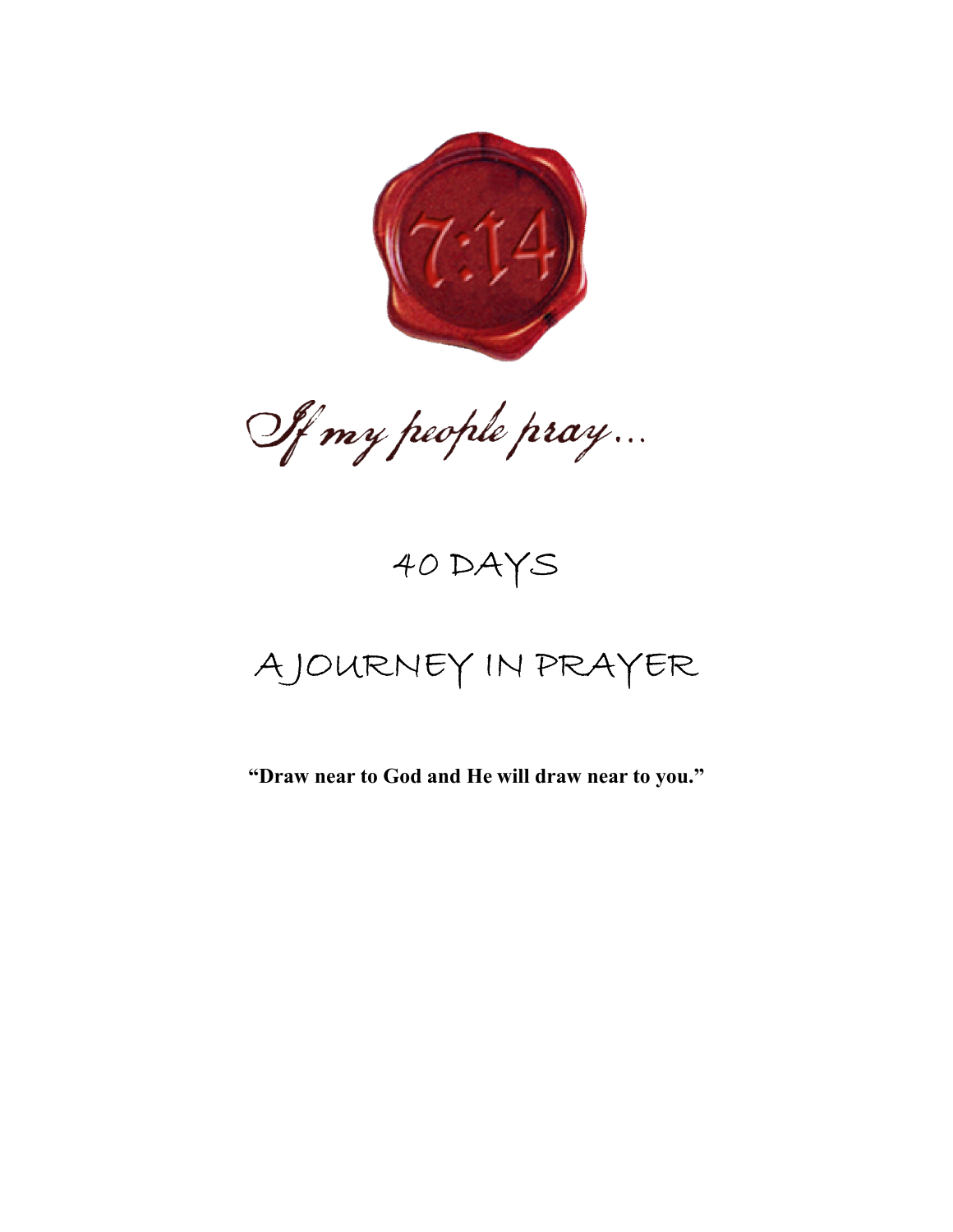#### **INTRODUCTION**

40 DAYS, A JOURNEY IN PRAYER, is a devotional guide. It is hoped that those who take the journey will draw closer to the Lord. The Journey is designed to be devotional in its approach and content.

It is our prayer that daily the Holy Spirit will speak with you. We hope your prayer life will be enriched and God will work in you and through you in new and marvelous ways.

The journey is divided into three sections with a short introduction describing each section.

The Valley The Bridge The Highlands

## **"Call unto me, and I will answer you, and show you great and mighty things, which you do not know." Jeremiah 33:3**

**You are commanded to pray God promises to answer You are to receive in faith**

**Charles H. Spurgeon**

The devotional thoughts are to be read daily. They are short and it will only take a few moments to read. But do not consider the reading a task to be completed and off you go. Linger and listen, He wants to spend time with you.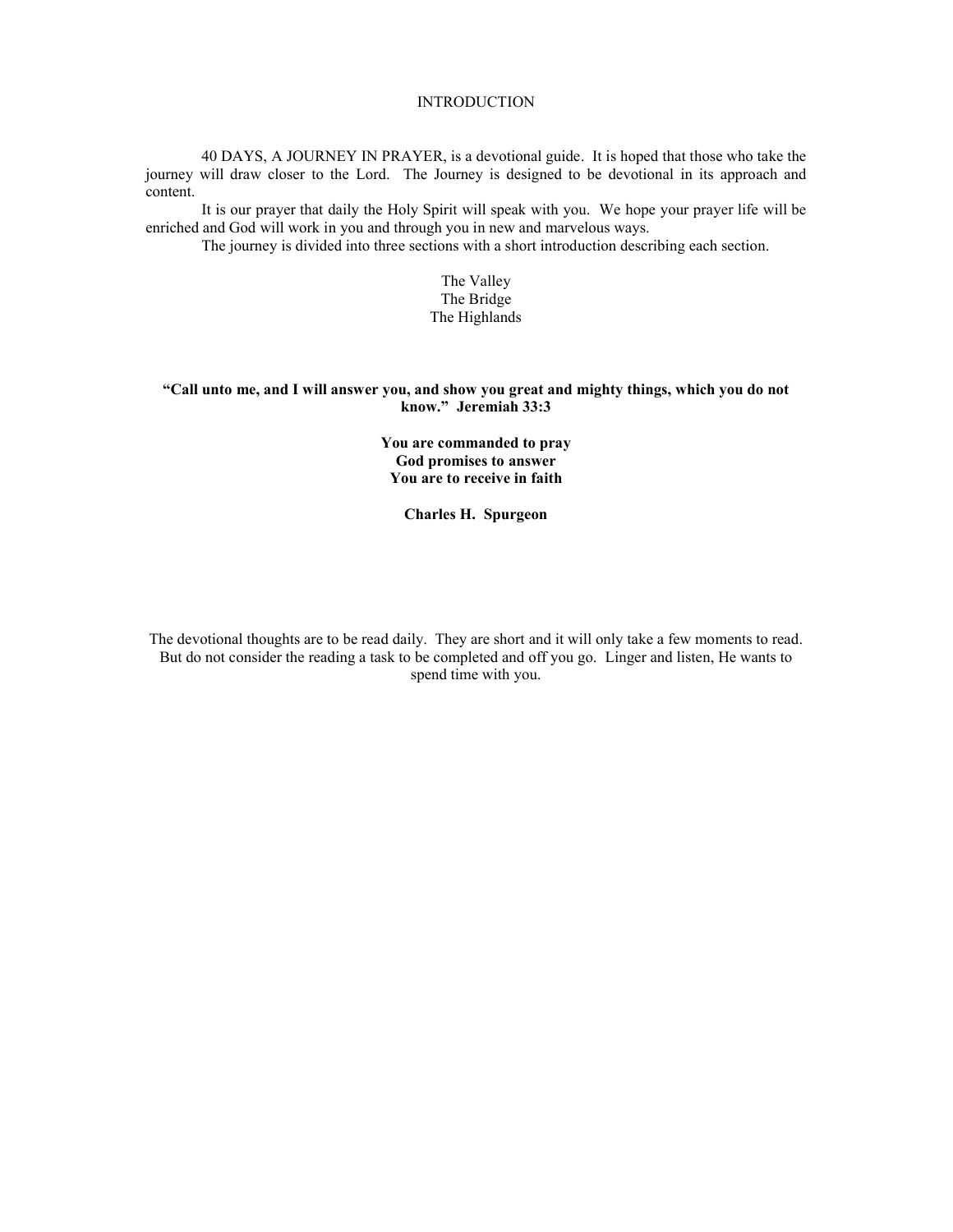# **The Valley**

Your journey begins on the path as it winds along the valley floor. Along this path you will walk with the Lord; you will worship Him and grow to love Him more, or renew a love that may have grown cold. On the path there will be hard places, even struggles, as He works His loving work within your spirit. The Valley path is basic, foundational, and all must need to walk along this path. Listen as He speaks and agree with Him.

The path will lead to the renewal and refreshing of your spirit.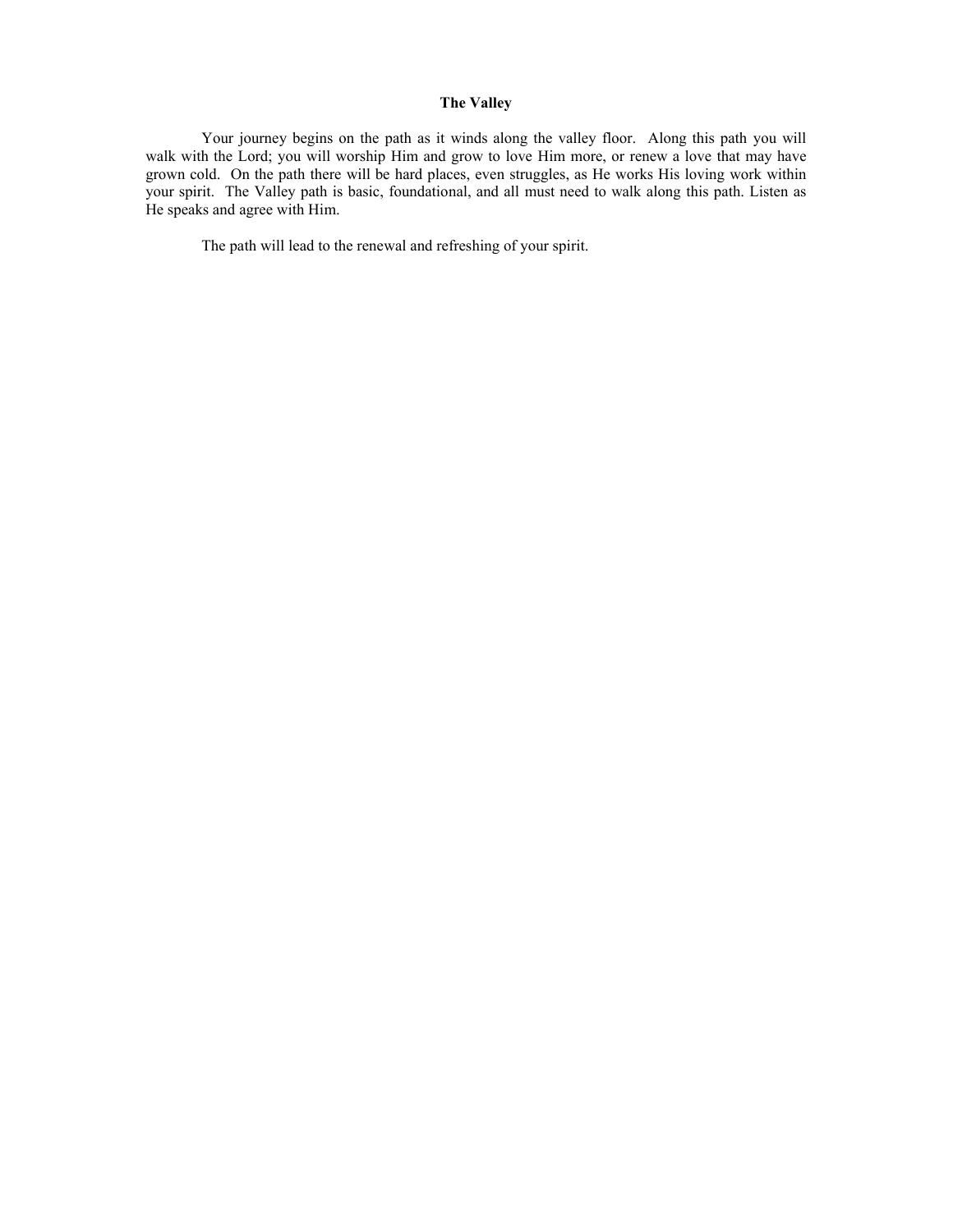# **Day 1 Oh how He loves you!**

# **John 3:16 "For God so loved the world that He gave His only begotten Son that whosoever believes in him should not perish but have everlasting life."**

# **Romans 5:8 "But God demonstrated His love toward us, in that, while we were yet sinners, Christ died for us."**

God loves you. He loves with the perfect love that comes from His perfect Spirit. Nothing you can do will make Him love you more. Nothing you have done will cause Him to love you less. He loves you just the way you are. But He loves so much He doesn't want you to stay the way you are. His great plan for you is that you will grow in His love and in the knowledge of His grace.

# **Psalms 143:8 "Cause me to hear Your loving kindness in the morning; for in You do I trust: Cause me to know the way wherein I should walk; for I lift up my soul unto you."**

Motivated by His great love, God beckons you to walk with Him, to know Him, to become intimate with Him. Think about the wonder of God's love. It is a love He has demonstrated in countless ways, a love God has literally poured out on you, His dear child.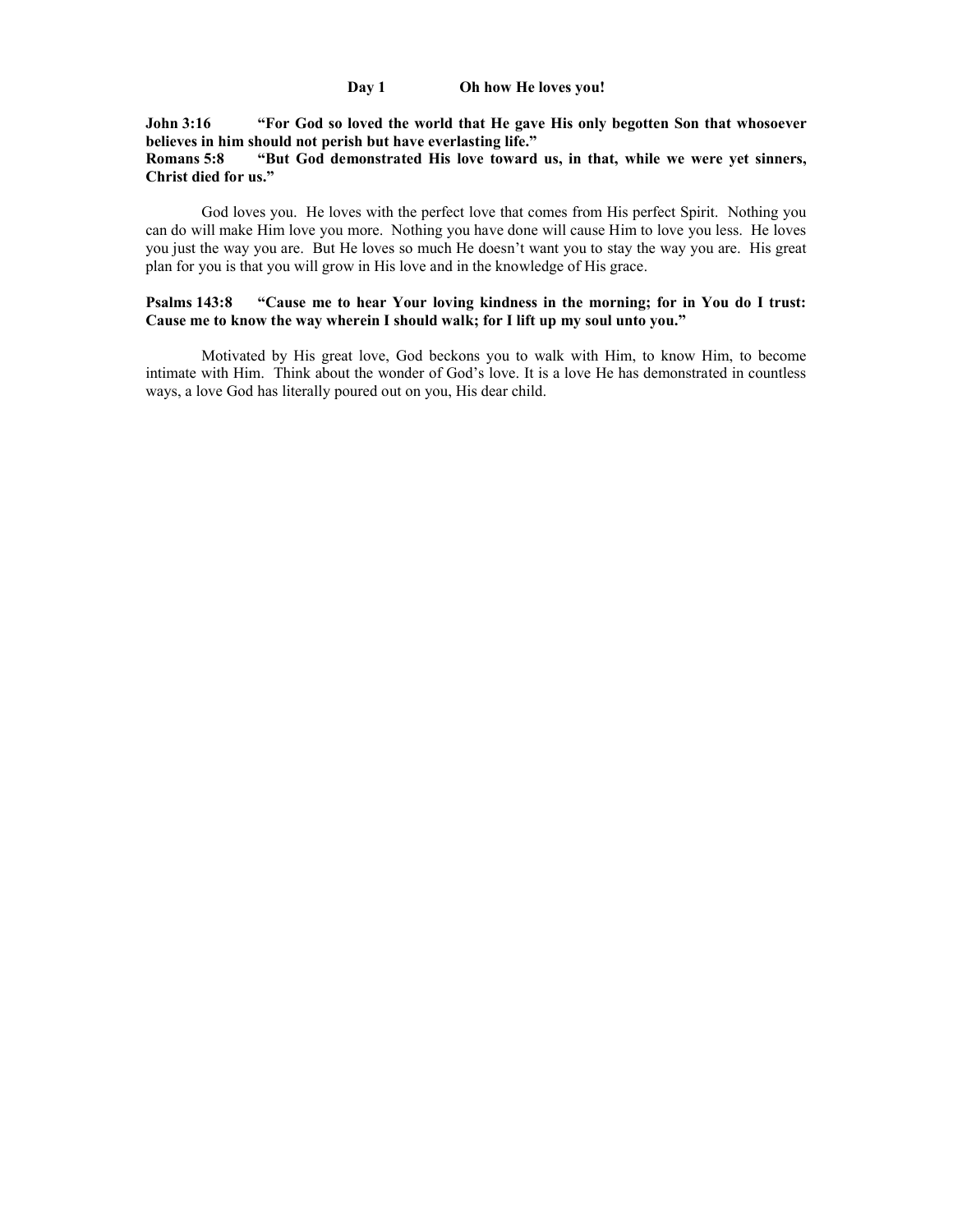#### **Day 2 Oh how He loves you!**

**1 Corinthians 13:13 "And now abide faith, hope, love these three; but the greatest of these is love."**

## **1 John 3:1a "Behold, what manner of love the Father has bestowed upon us, that we should be called the sons of God"**

Yes behold! It is a marvelous thing. God, the creator of everything, this God who made the stars and knows them all by name, this God who made the parts of the smallest cell in your body, this God who causes everything that exists to work in harmony and with purpose; this God loves you. This great, sovereign, almighty God loves you. He knows you in every way, He knows your every act and every motive, and He loves you.

Think of the kind of love He has for you; it is the love of a Father. Jesus told the disciples; "When you pray say, "Our Father". He could have chosen any name to relate God's place of authority over men and women. He could have said, "pray to Almighty God", or "pray to The Great One", or any other name. He chose to identify Himself with you in the most intimate and powerful and secure manner possible; He chose to be called Father.

Consider the magnitude of the Father's love that He bestows on you and calls you His child. He even gives you His name; Christian.

Walk today in the light of His love for you.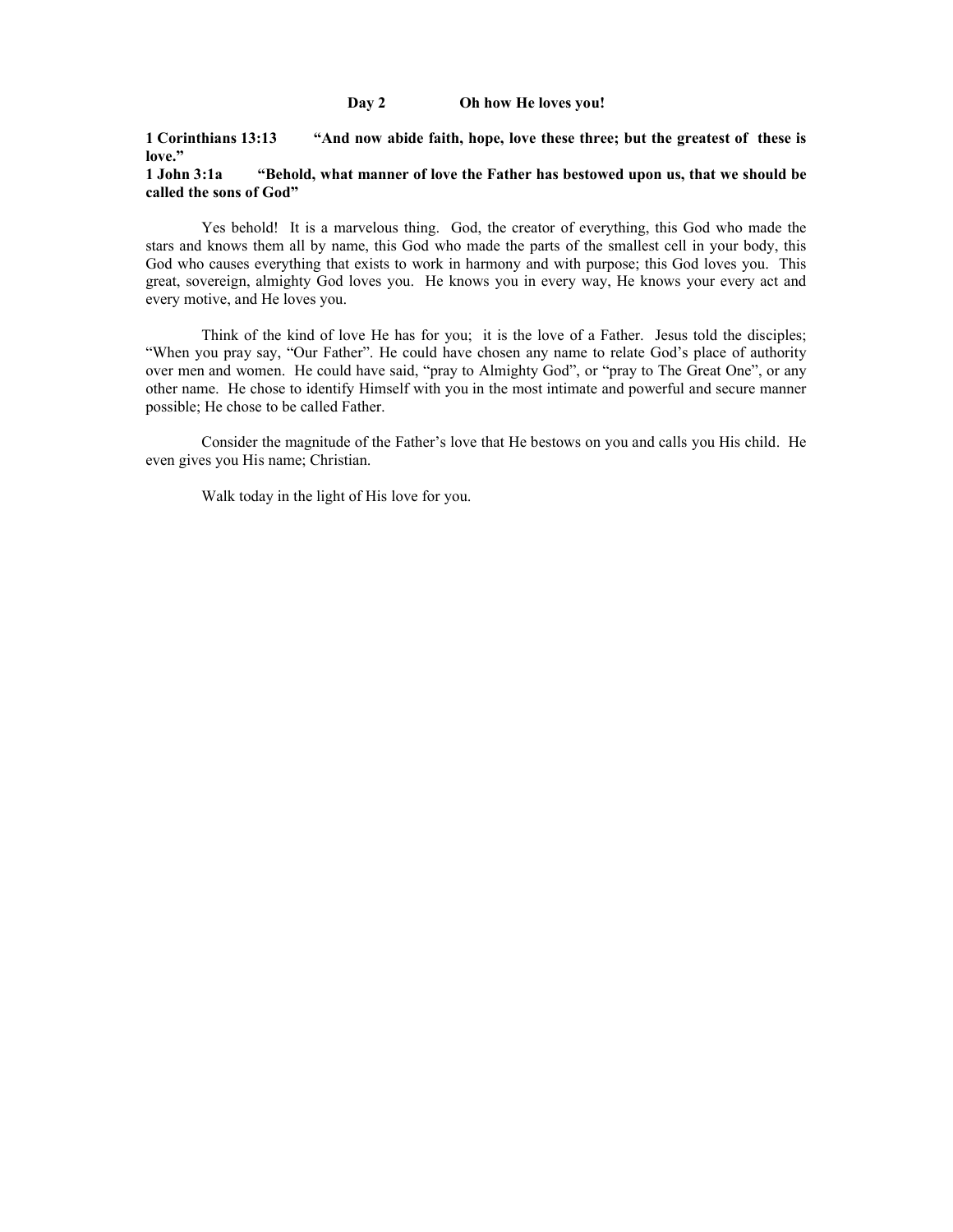## **Day 3 Oh how He loves you!**

# **Jer. 31:3 "The Lord of old has appeared. The Lord has appeared of old unto me saying Yes, I have loved you with an everlasting love; therefore, with loving kindness have I drawn you."**

Today as you read these words, consider this; God loves you. And because He loves you, He has drawn you to Himself. Think of the many circumstances of life; the good times, the hard times, the places you have been, the things you have done. Today, this day, the Sovereign God, the Almighty God, the God we know as Jesus, has brought you to this place for one purpose; so that you will think about His love for you. His love is without end, everlasting. His love is unconditional, you can do nothing to qualify for His love or to cause Him to stop loving you. Through all the events of your life, day by day, moment by moment, His loving kindness, His mercy, and His grace, have been drawing you to Himself. Drawing you, with one motive, that He may lavish His love on you.

There are many things in life that are important. You may have very important plans scheduled for today. But consider this before you move on. There is nothing more important than knowing with absolute rock solid assurance that God loves you. Every event or issue of life will ultimately fall away and you have only one event left, death. At that moment knowing the love of God will mean literally everything. Ponder the great love this wonderful God has for you.

You are blessed because God loves you.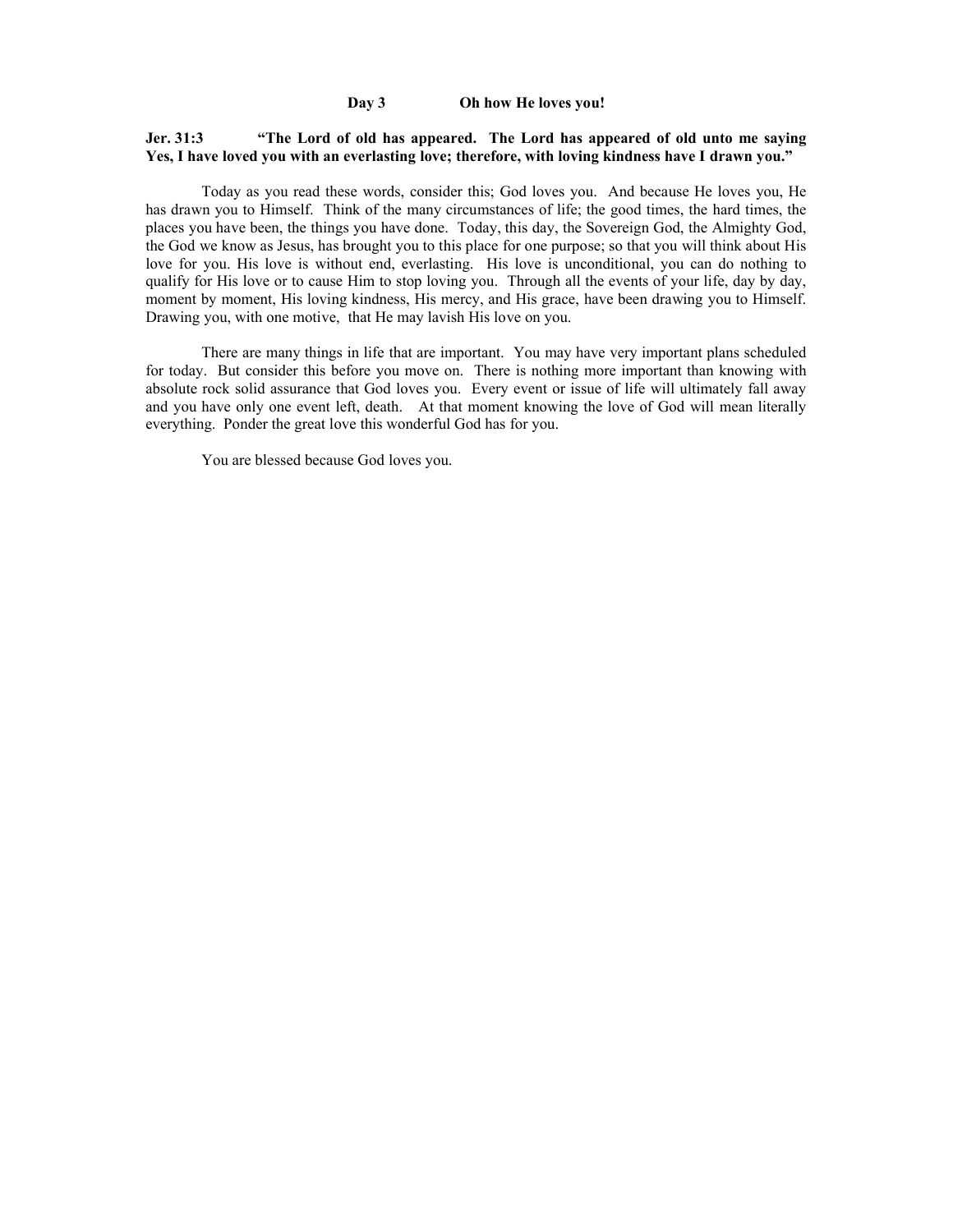**Day 4 He is Holy, you are not.**

**Isaiah 6:1-3 " In the year King Uzziah died I saw also the Lord sitting upon a throne, high and lifted up, and His train filled the temple. Above it stood the seraphim…And one cried unto another, and said Holy, Holy, Holy, is the Lord of hosts: the whole earth is full of His glory."**

Scripture teaches that man is made in the image of God. Consider the many ways we see this similarity between God and man. Man can create and invent, man can appreciate beauty, think and plan, man can laugh and cry. Man can love and show mercy and compassion. In many ways man demonstrates the evidence of this kinship with God and His image. Yet it is very apparent that man and God do not share an identical image.

There are many attributes that describe God, but one stands above all the others: God is Holy.

Of all the attributes that describe man, surely there is one also that stands alone: man is desperately wicked.

You are familiar with these verses from the Bible, verses you do not think about too often.

# **Jeremiah 17:9 "The heart is deceitful above all things, and desperately wicked: who can know it."**

# **Romans 3:10 "...there is none righteous, no not one."**

Today, think about the holiness of God. Holy, holy, holy is God.

Think also about how holy He is and consider how unholy you are.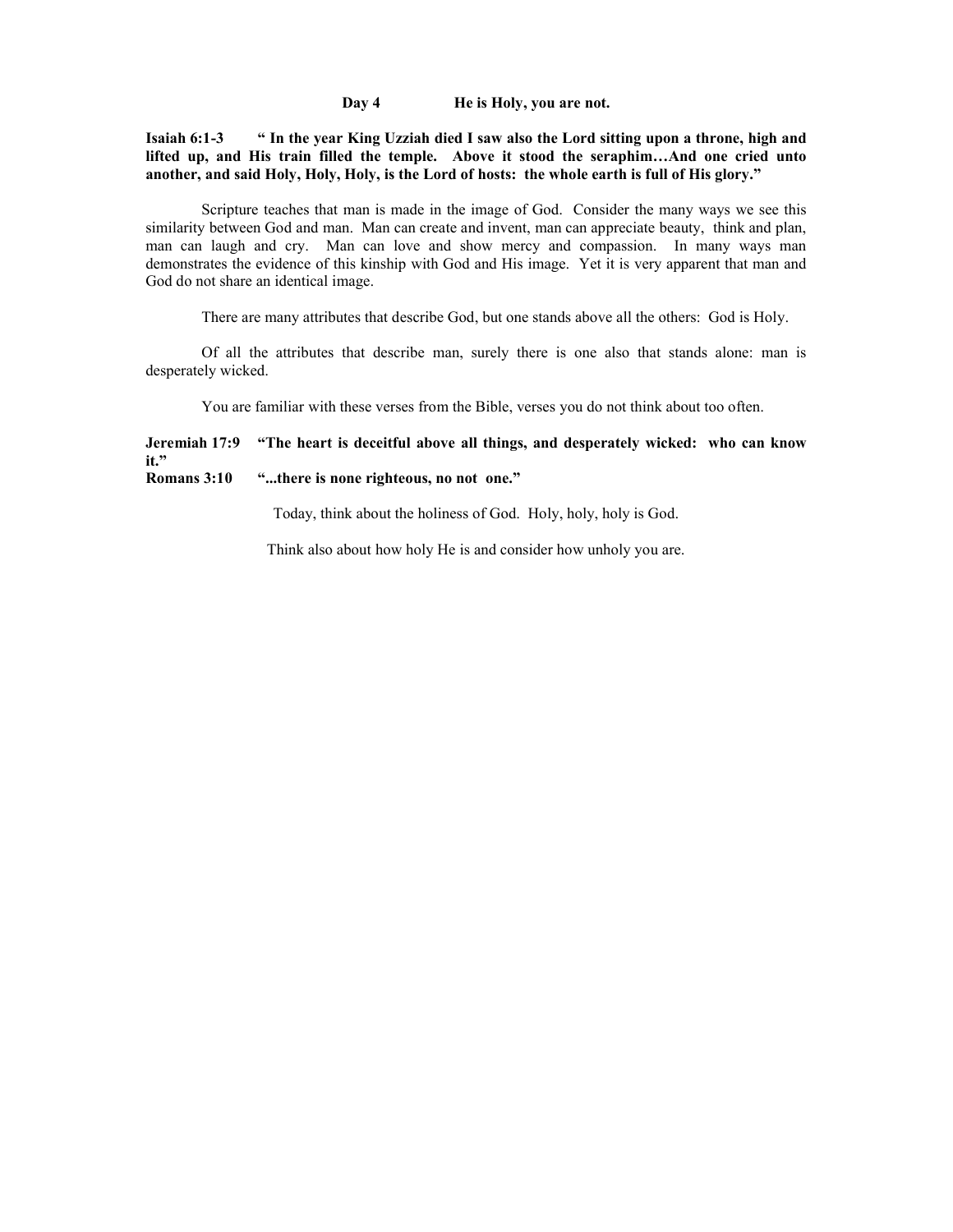#### **Day 5 He is Holy, you are not.**

## **Psalms 145:17 "The Lord is Righteous in all His ways, and Holy in all His works."**

The holiness and righteousness of God is both wonderful and overwhelming. Wonderful in that it is a great comfort to know that your world is under the care of a God who loves you, and is holy and righteous in every way. It is overwhelming because as you consider Him, you are bound to then consider yourself. You see a great gap between who He is and who you are.

Awareness of this difference, He is Holy, you are not, is the first step toward bridging the gap. Listen to what He says;

# **2 Corinthians 6:18 and 7:1 "I will receive you, and be a Father unto you, and you shall be my sons and daughters, says the Lord Almighty. Having these promises, dearly beloved, let us cleanse ourselves from all filthiness of the flesh and spirit, perfecting holiness in the fear of God."**

You began by thinking about the love of God. The Bible even says God is love. Many today think about God being a loving God and do not consider His holiness. They think because He is a God of love that He will overlook rebellion and sin against Him. However, of all the wonderful attributes you could name, holiness must be at the top of the list. But through Christ you can enter into His holy place.

Today, as you consider His Holiness, rejoice that He is Holy and He wants to receive you as a son or daughter.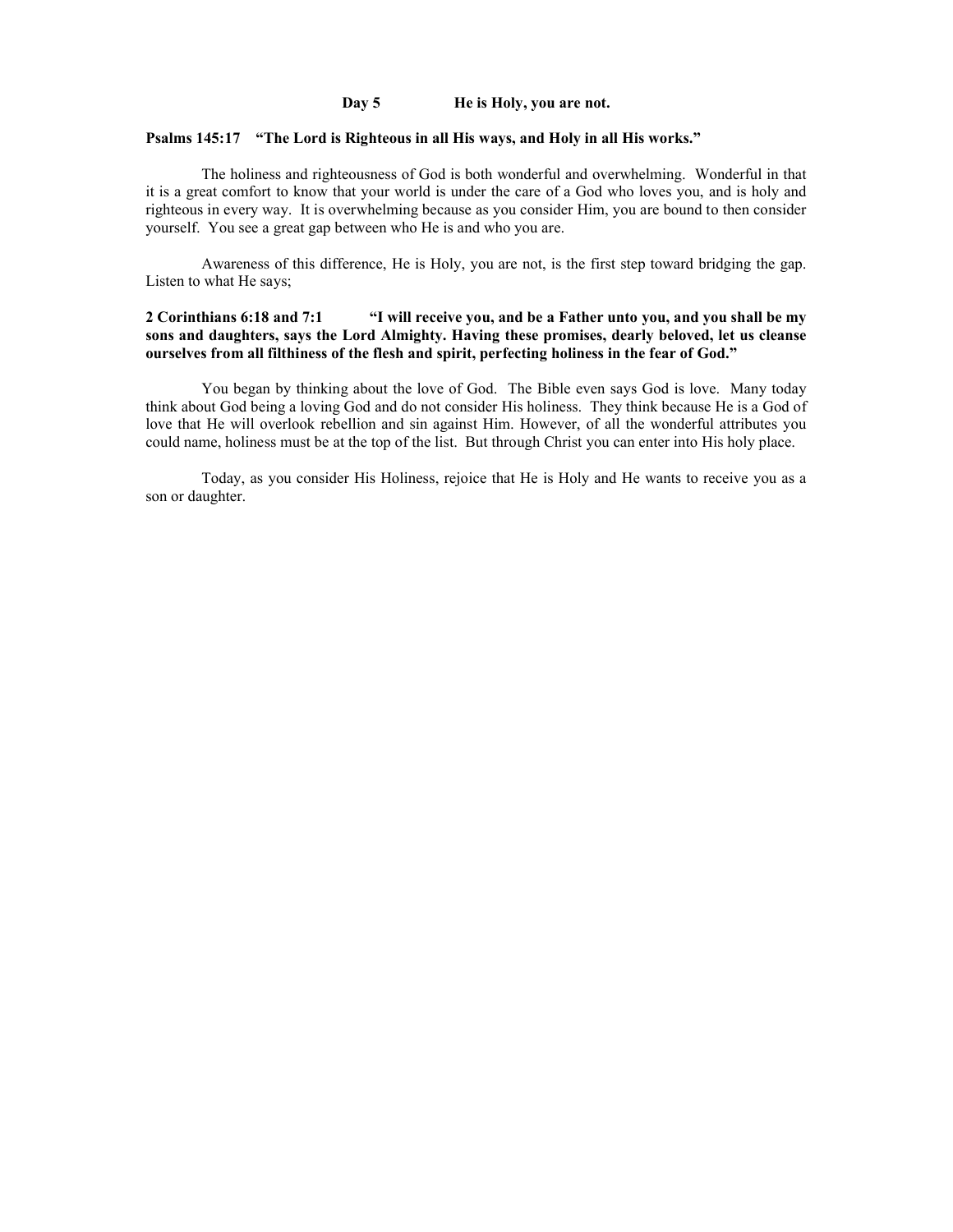# **Day 6 He is Holy, you are not.**

**Zephaniah 3:12 "I will leave in your midst a meek and humble people and they shall trust in the name of the Lord. The remnant of Israel shall do no unrighteousness and speak no lies, nor shall a deceitful tongue be found in their mouth. "** 

He is Holy, and you are not holy. But, you are not without hope. Recognizing that you are not holy and turning to God with an attitude of meekness and humility, is the first step on His holy pathway. This requires turning away from self sufficiency, and self promotion. This step, in some ways, is the most important step on the journey.

You know He loves you. You know He is holy. You know He is ever drawing you to Himself, but you must choose to follow Him. Sadly, not all will go on this holy pathway. It says a remnant, a few, will go. Those who follow the path must come by way of meekness and humility seeking the door of the Cross. Christ Jesus is the way. He said learn of Me, I am meek and humble. The meek He will guide, the meek will inherit the earth.

Those who trust Him will see His glory and do exploits in His name.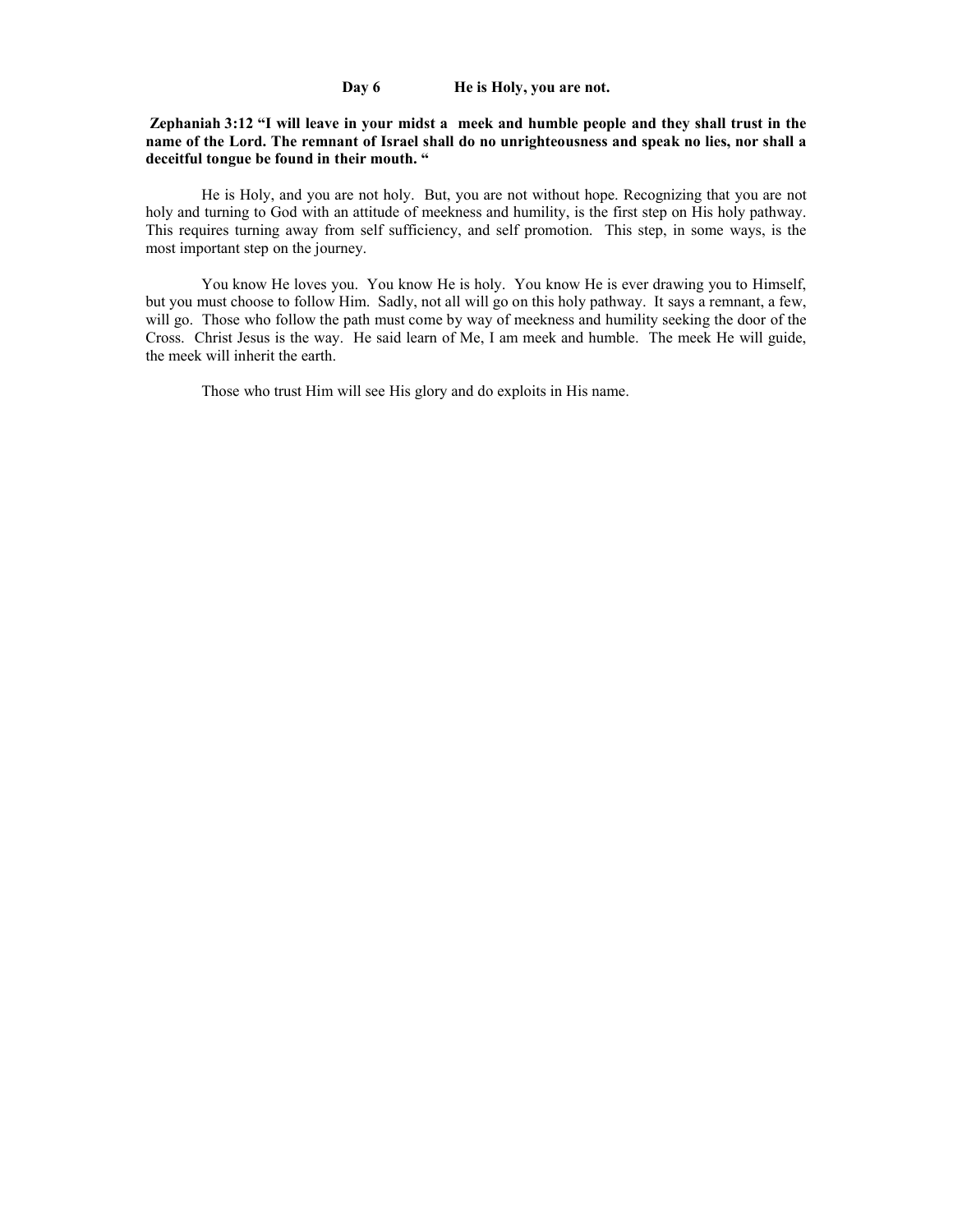## **Day 7 Holy Father, let's get real.**

# **Psalms 139:23-24 "Search me, O God, and know my heart; try me, and know my thoughts. And see if there be any wicked way in me, and lead me in the way everlasting."**

God has given you a wonderful gift, the gift of prayer. He has given the believer His spirit. By His Spirit and through the atoning work of Christ, He invites you to come into His very presence, into the Holy place.

It is a wonder; this sinful man can come before this Holy God guided by His Spirit. How often though you come to pray and quickly offer up your needs, your desires, then pass lightly over His Word and you are done. Now you are off to address the issues of the day. Then you wonder if God heard your prayers. Why do my prayers seem so weak? Why do I not have the confidence God will answer my prayers?

It's time to get real. Can you really call those few words casually thrown up to God a prayer? Did those thoughts come from deep within your heart? Did you allow God an opportunity to speak to you? It's time to get real in your prayers if you are sincere about going on with God.

Today, be quiet before the Lord. Let Him speak, you listen for a change. Remember He loves you, but He really needs to talk with you.

Allow Him to search your heart, listen to what He says.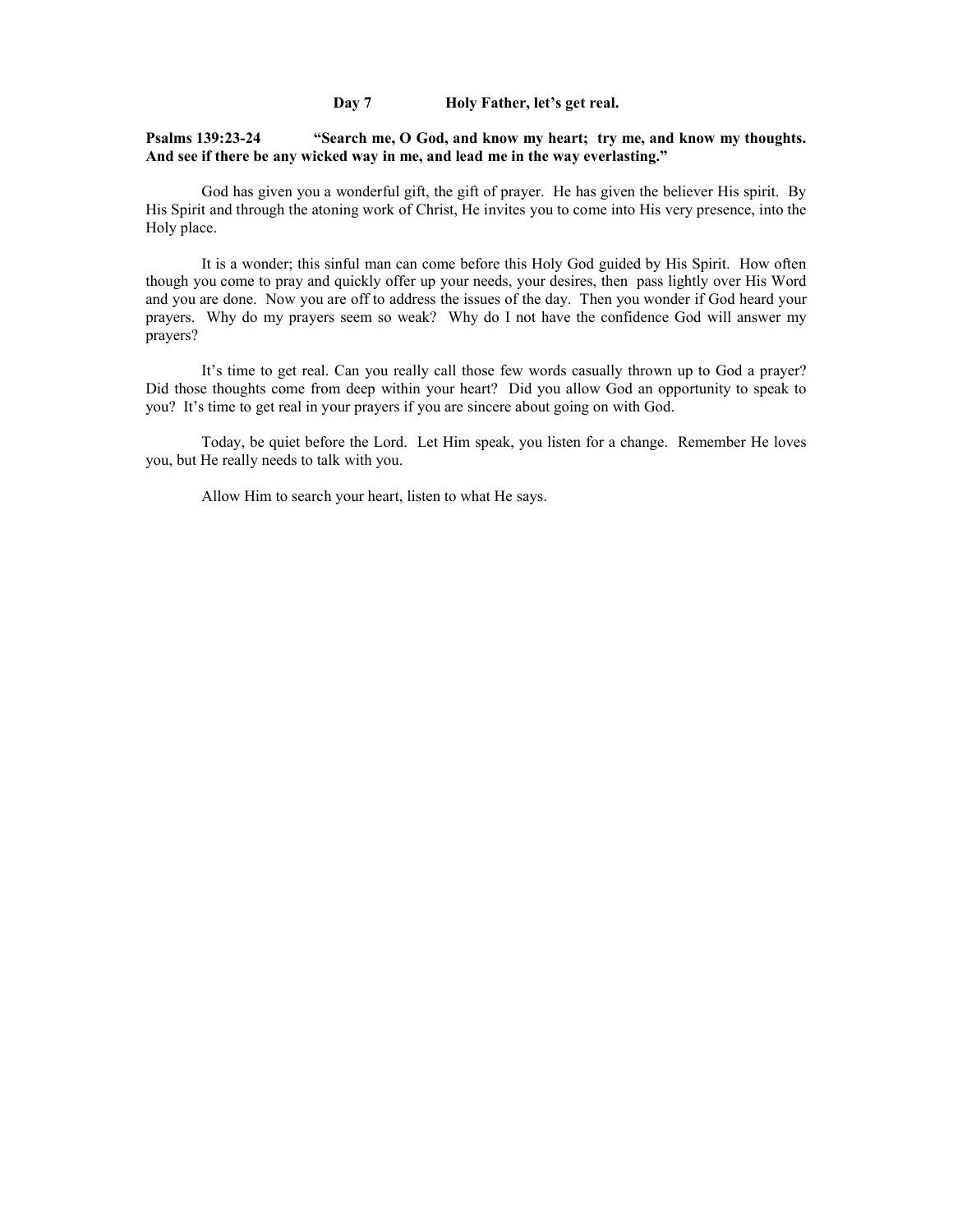**Day 8 Holy Father, let's get real.**

#### **Jeremiah 17:10 "I the Lord search the heart, I try the reins (motives), even to give every man according to his ways, and according to the fruit of his doings." Jeremiah 23:24 "Can any hide himself in secret places that I shall not see him? saith the Lord."**

Day in, day out, life moves along. You find your pace, your routine, you develop a way to get along. But slowly, many times without realizing it, you have drifted into a way of life that is far removed from the path you should walk. Little indulgences have become habits, sin has come into your life and settled down. Old issues that were not resolved have been boarded over, covered up, and set aside never to be addressed.

Then He comes into your house, He looks in every room. You have kept your house pretty well, things are in order and nicely cleaned. But He wants to go to that room upstairs; oh no Lord, no one goes to 'that' room. That room is not open, it's a private room. But He insists.

So, little by little you have created pockets, rooms of sins that stay with you. For some, listening to God speak as He searches your heart is a very difficult thing. Consequently you never truly open your heart to the Lord, because you know you have hidden things there. A choice must be made: Will you open your heart to His Spirit and allow Him to work in you? Or, will you stop the journey here?

Remember: O how He loves you! He loves you with the love of a Father. Remember: He is holy. He wants to help you, and He will not harm you. But you must be real, you must be honest before Him.

You can only go as far as your obedience will take you.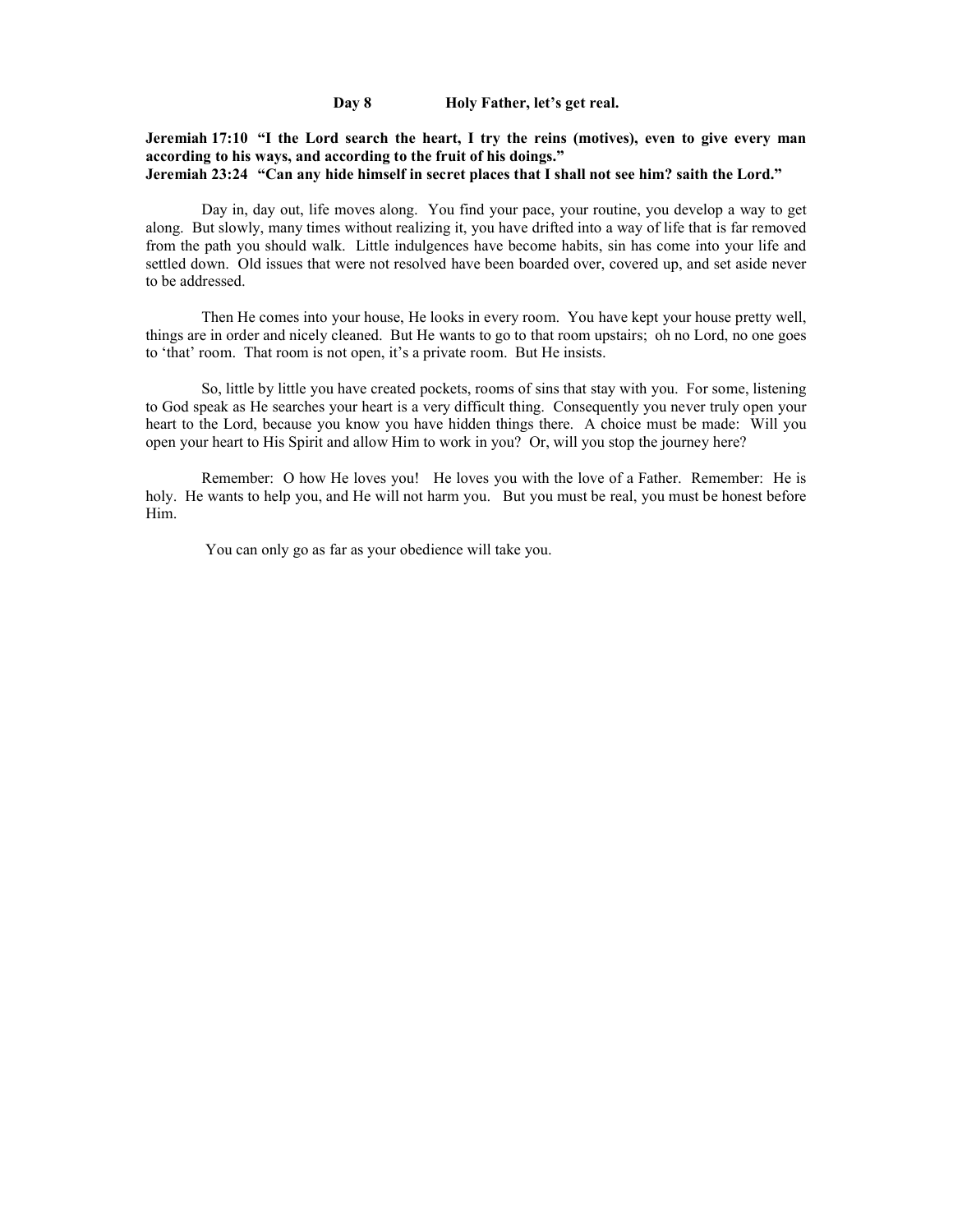#### **Day 9 Holy Father, let's get real**

**Ephesians 4:23 "Be renewed in the spirit of your mind."** 

 **24 "And that you put on the new man, which after God is created in righteousness and true holiness."**

 **27 "Neither give place to the devil"**

 **30 "And grieve not the Holy Spirit of God, whereby you are sealed unto the day of redemption."**

It is the will of God that the Christian, that person who is sealed by the Holy Spirit of God, should have a new mind, and that he will walk in righteousness and holiness.

In this context, walk means your lifestyle, the things you do day in and day out. A Christian who does not walk or maintain a lifestyle in righteousness and holiness will fail to live up to the potential God has for him. He wonders, why? Secret sins may be the answer. God has promised to forgive your sins and cleanse you when you confess your sins. But these secret sins present a problem.

Imagine you purchased a tract of land and obtained a deed to your property. But you were careless in the legal search of the title. You have discovered a small tract in the middle of your property is owned by someone else. He has legal title to this tract, and he is determined to stay. The wonderful plans you had are now in disarray because of this intruder on your property.

In a similar way, when you live with unconfessed sin, a habit, or an unresolved issue from the past, you have given the devil a legal foothold in your life. Then you present yourself to your family and friends as a Christian with all the positive attributes associated with that name. There are two problems; the hidden sin, and living a lie. You have "given place" to the devil. You grieve the Holy Spirit. Consequently you do not live in the power of God's Spirit, but you are defeated by your enemy and you wonder why.

Bring this before your Holy Father. Confess it and give it to Him. He knows about it. He will not turn you away. He will, yes He will, show you the path for deliverance, renewal, and holiness.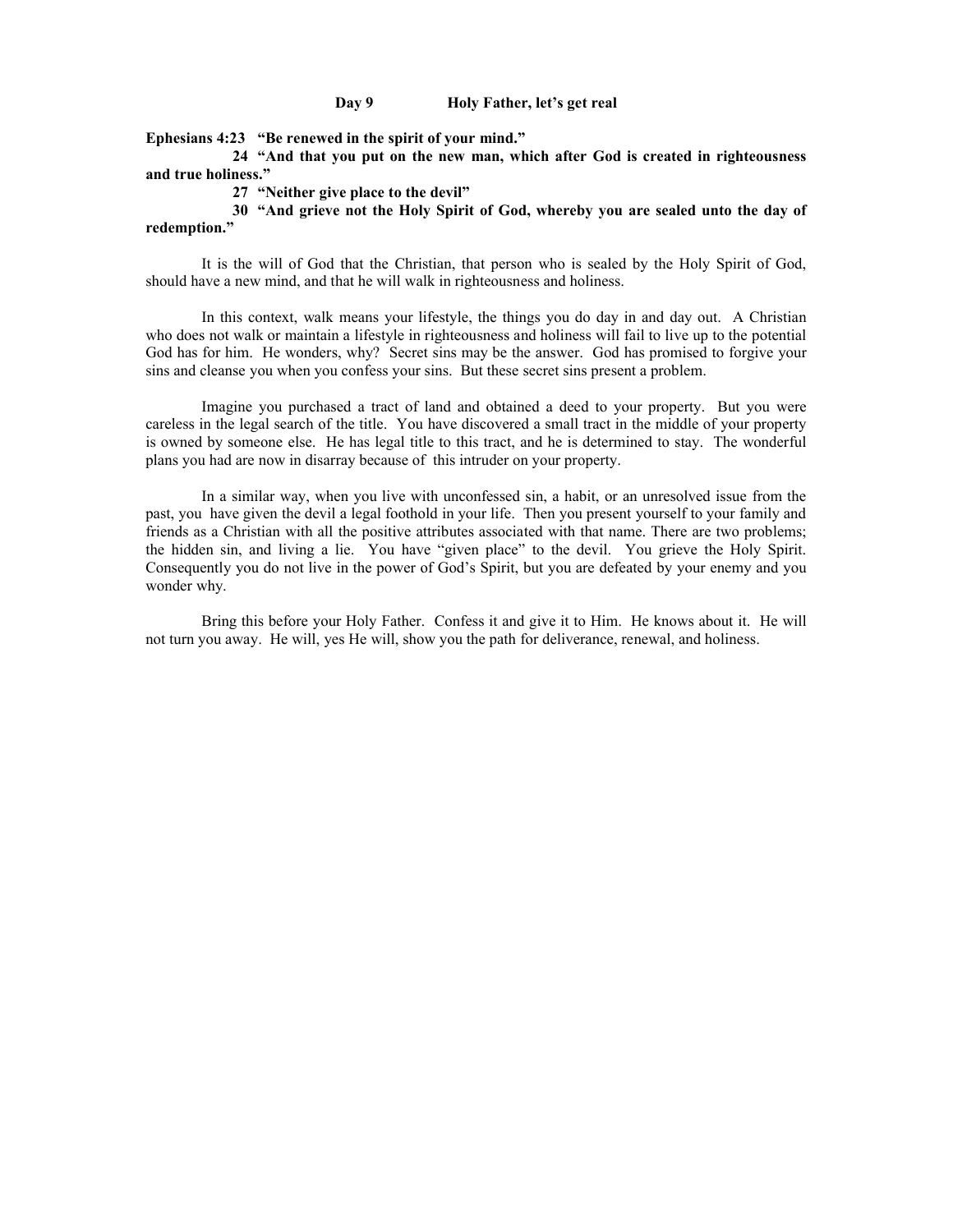## **Day 10 Holy Father, let's get real**

#### **2 Corinthians 7:10 "For godly sorrow works repentance…" John 16:8 "And when He is come, He will convict the world of sin…"**

Convicted. Guilty. These words bear weight and cause pain in your heart. You agree with the prophet as he cried, "Woe is me! I am undone." And yet the very conviction of your sin is truly a blessing. First know this; when God's Spirit convicts, He will surely place His finger on the very specific fact, the particular deed of your sin. His conviction is not some vague concept, not a general sense of wrong.

He says, 'this sin' must be addressed. It does not matter that it seems very small, 'of no consequence, so why bother'; or, that it seems very great 'how can that ever be forgiven'. Small or great does not concern your Holy Father, but His concern it that you will agree with Him and call it what it is, 'sin'. David said, "against Thee and Thee only, have I sinned" . Whether small or great, that 'sin' cost Jesus everything at The Cross. God provides redemption through Calvary. Redemption means that what was lost has been restored, the price has been paid.

The conviction of your sin is a blessing because it is the Spirit of God telling you that you are distant from Him. Your Holy Father is calling you, wooing you, back to Himself. Godly sorrow works repentance.

> Say to Him today, "Father, I was wrong. I am sorry. Forgive me."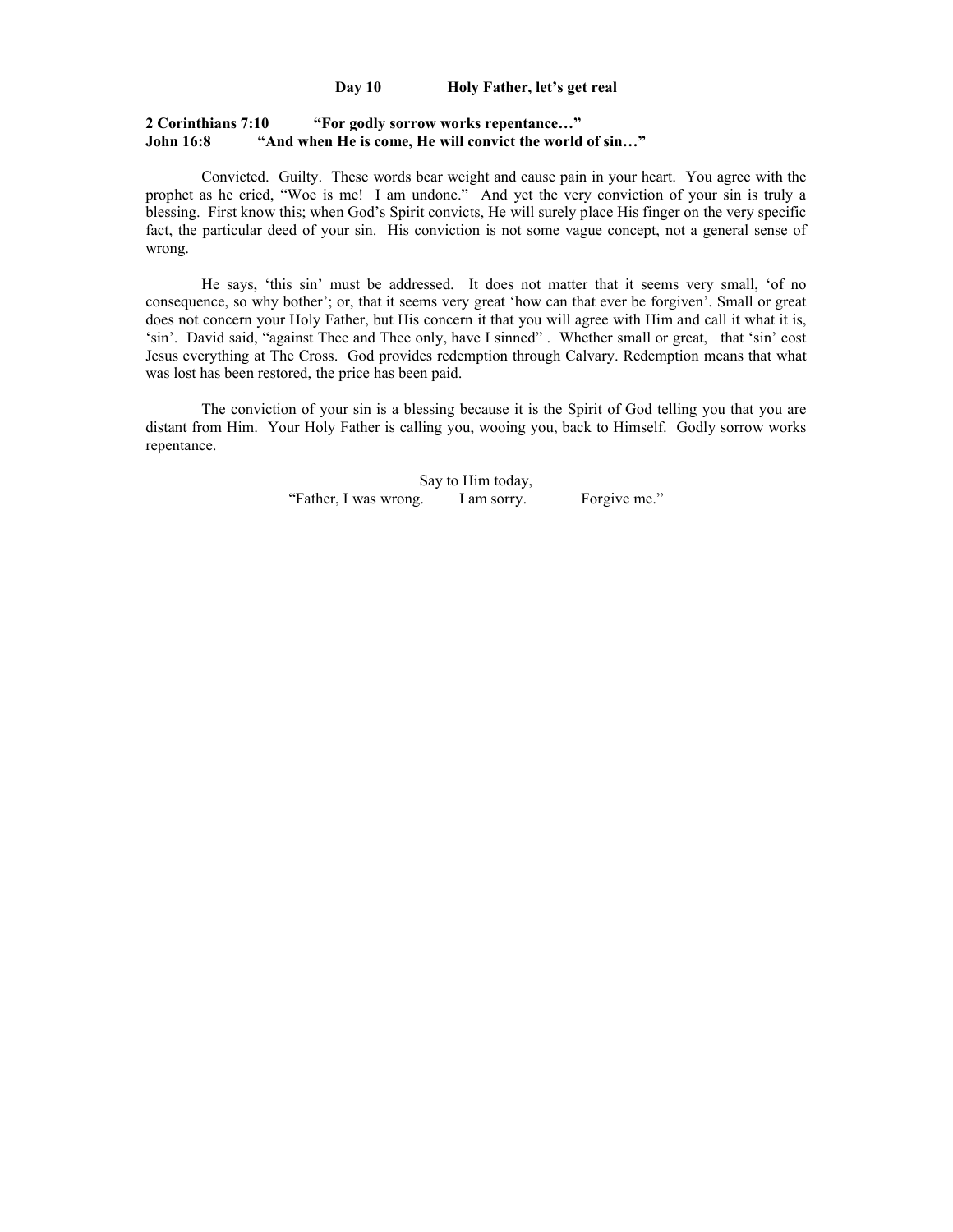# **Psalms 103:7 "He made known His ways unto Moses, His acts unto the children of Israel." Exodus 33:11 "And the Lord spoke unto Moses face to face, as a man speaks unto his friend."**

Scripture records the journey of the people of God, as Moses lead the nation of Israel from Egypt through the desert into the Promised Land. To use a New Testament term, they were Christians. But the record shows something very interesting, a difference in Moses and the people. Moses knew the ways of God. The people saw the acts of God. The record tells us in Exodus 20 that the people told Moses, **"You speak with us, and we will hear; but let God not speak with us, lest we die."** And it says, **"the people stood afar off"**. But the Bible says, **"the Lord spoke to Moses face to face, as unto a friend".**

You have now been on this journey for several days. It began by thinking about the love of God for you. You considered His holiness and your sinfulness. You have drawn close to Him and He has dealt with your sin in loving kindness.

It is in the heart of God to be close to you, to speak to you as a friend, a dearly beloved one. Those in the desert chose to cling to their pride. God said they were stiff necked and remained distant from the Holy Father. They made a choice in the desert to remain distant from the Holy Father. They made it to heaven, but they did not live in the Promised Land. Their life on earth was empty and they never achieved the glory God wanted them to know.

Today, choose to come close and know Him as a friend. He is near.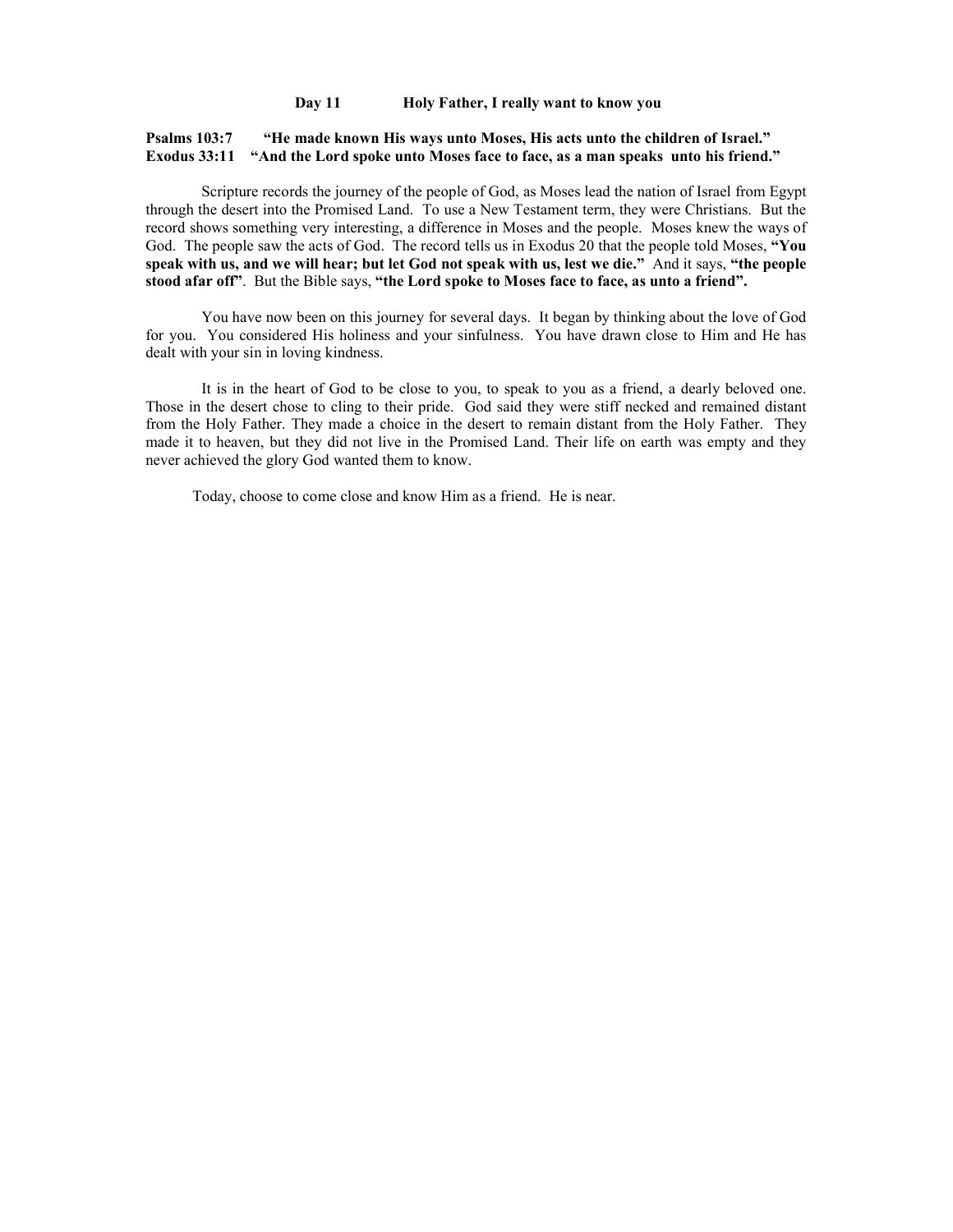**Day 12 Holy Father, I really want to know you.**

**James 4:8 "Draw near to God and He will draw near to you." Hebrews 10:22 "Let us draw near with a true heart in full assurance of faith." Romans 10:8 "The Word is near you, even in your mouth, and in your heart: that is, the word of faith, which we preach."**

Does God love some more than others? I think not. But it is clear that God is more intimate with some than others. Is God intimate with you? Are you intimate with God? If not, who is at fault?

Scripture is clear. God desires to be very close to you, intimate. He beckons you to come to Him. He even assures you that as you come in faith He will receive you.

Romance, romantic love, is a wonderful thing. Remember how it was? You made up reasons to be together, you talked for hours about nothing. When apart, your heart yearned to be together. Throughout the day, your thoughts were never far from the object of your love.

God could have chosen countless ways to describe His relationship with a man or woman who has chosen to turn to Him in repentance and faith. He chose to call you His bride. There is no relationship more intimate, more loving, or more personal, than that of marriage.

This type of intimacy is a picture of what God wants with you. Do you chase after God the way you did your lover? Do you think of Him the way you thought of that special one? God is near, He is ever waiting for you to love Him.

He is the lover of your soul. Draw near to God today and He will draw near to you.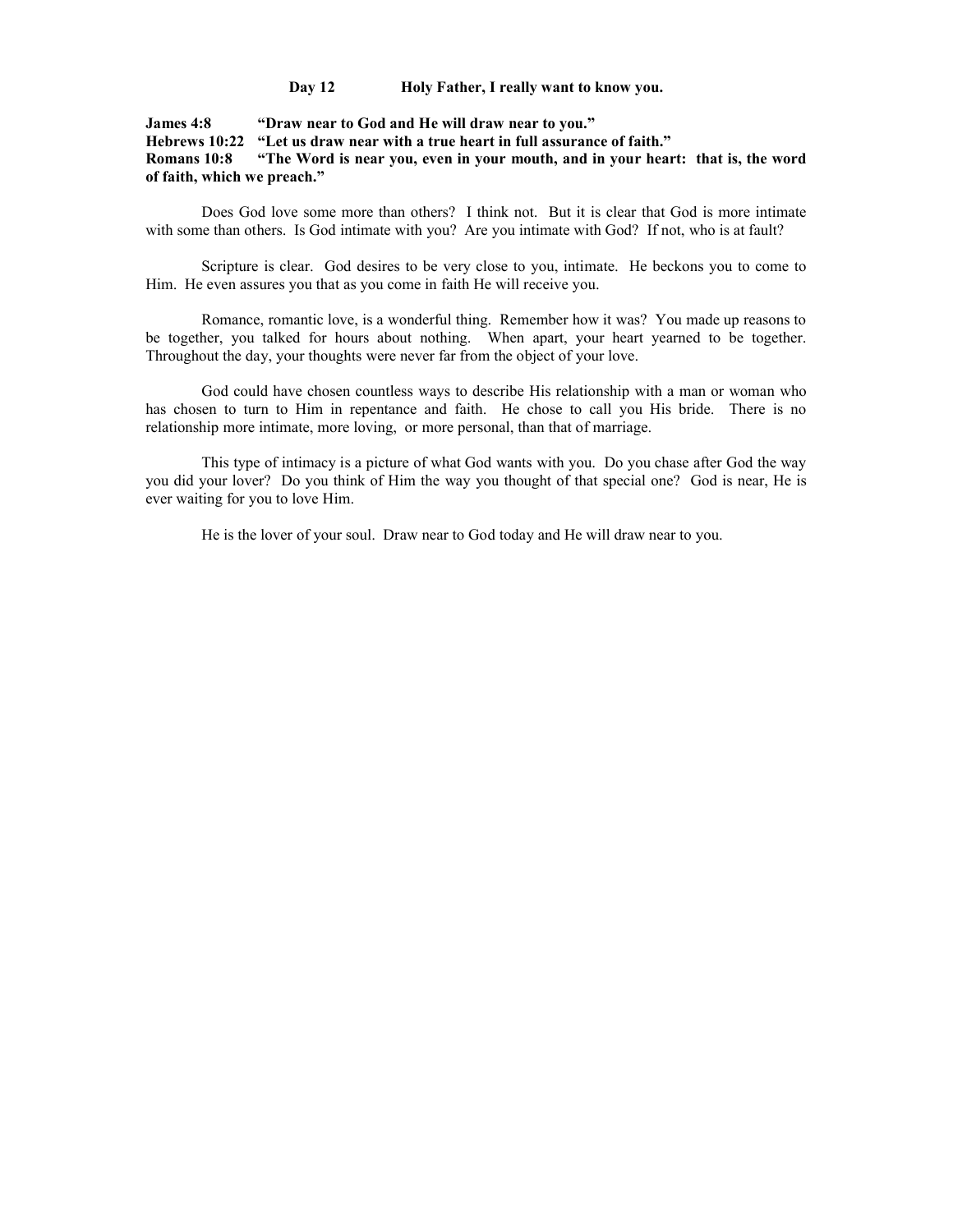## **Day 13 Holy Father, I really want to know you!**

# **John 15:17 "Henceforth I do not call you servants; for the servant does not know what his Lord does: but I have called you friends; for all things that I have heard of my Father I have made known unto you."**

The context of this statement is important. This was Jesus speaking to His eleven disciples in the upper room. The betrayer was now gone and only the true followers remained. In a few hours He would be taken away by the Jewish leaders. Look at the word henceforth. This means from this point into the future, He said, " I will call you friends".

Scripture teaches that a person without Christ is an enemy of God. When you come to Jesus, and accept His atoning work and turn to Him in faith, your position changes. You are adopted into His family. God then becomes your Father, and you are no longer enemies. This is a blood relationship that, once sealed, can never be undone.

Jesus' last words to His disciples were, "come close to me and be My friend." This is not some sentimental statement, not a feel good moment. Not in any way. Jesus wanted these men to know He loved them, but He also wanted them to know Him. It is not enough to know of Him or even to know about Him. He wants you to know Him in the same way He knew the Father, a knowing that comes from prayer. He was speaking to the Father, listening to the Father, He was praying. In order to be the person He wants you to be you must be near Him and listen to Him.

Jesus was like the Father, in one sense, because He was always near His Father in prayer. In the same way, if you want to be like Jesus, you must walk and live in a way that you are always near Him and near His Spirit.

If you will come near to Him, He will be your friend.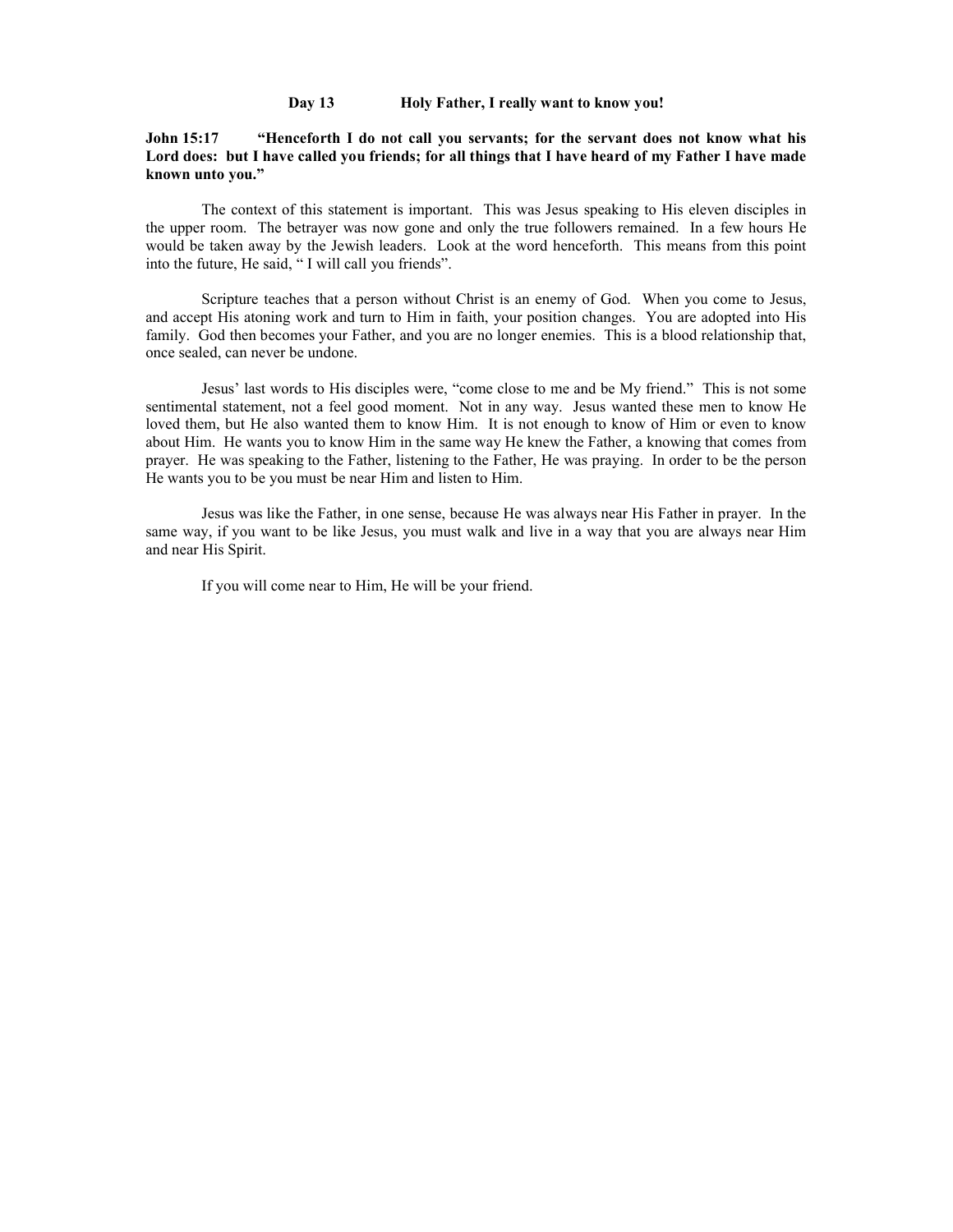**Day 14 Holy Father, I really want to know you!**

**Psalms 32:8 "I will instruct you and teach you in the way which you shall go: I will guide you with mine eye."**

 **9. "Do not be like the horse, or as the mule, which have no understanding: whose mouth must be held in with bit and bridle, or they will not come to you."**

The amount of pressure the instructor must apply to achieve the desired result tells a lot about the attitude of the one being instructed.

Remember when you were a child. Maybe you were at church and you and a friend were talking or passing notes. Your Dad could see you and catch your attention with his eye. With a very simple look, he could communicate great volumes of instruction and potential consequences. He could literally "guide you with his eye".

Maybe later in life, you were no longer willing to be guided by his eye. Stronger measures had to be used. In a sense, when you became mule headed, it took steel and lash to control you.

The Holy Father wants you to know Him so well that His look will guide you. How did you know 'that' look from your Dad? He was your Dad, you knew him, you spent time with him. You knew his ways, what pleased him or displeased him. You had an intimate relationship with him.

In the same way you come to know your Holy Father. You spend time with Him, in His Word, in prayer. You learn His ways. You come to know Him so well, so intimately, so closely, that He can guide gently, even with a look.

And He will guide you in ways you never dreamed possible.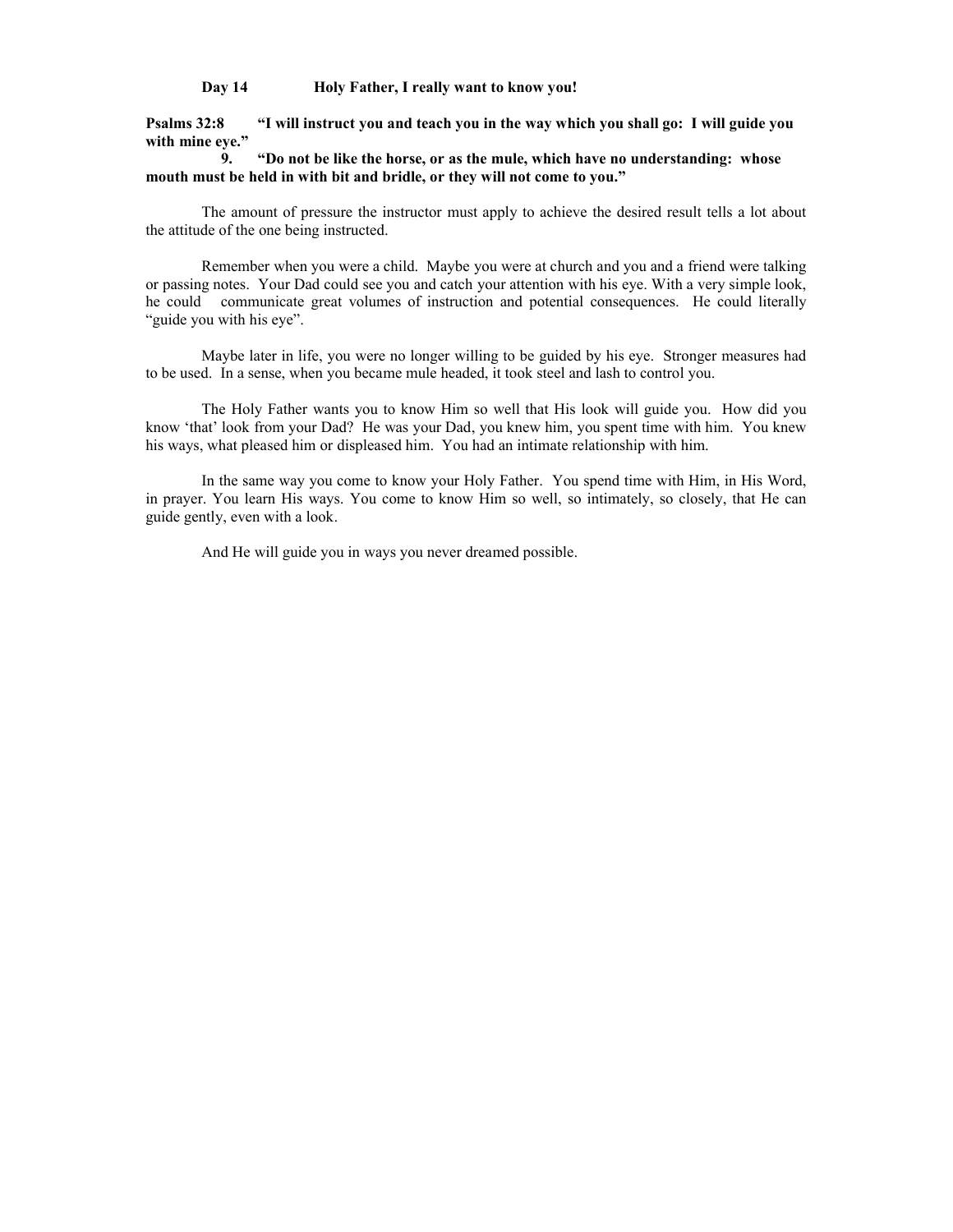#### **Day 15 Forgiveness, for myself and for others**

**Ephesians 1:7 "In Him we have redemption through His blood, the forgiveness of sins, in accordance with the riches of God's grace."**

Does God forgive your sins? Oh yes! Be assured that God does forgive your sins. The Psalmist says, **"He has removed our transgressions from us, as far as the East is from the West."** In Isaiah 43 He says, **"I blot out your transgressions for mine own sake."**

God does forgive your sins. And many make the assumption that God forgives sins because He is a God of love. No. A thousand times no !

There is only one basis for God's forgiveness: the Cross. This is a hard saying, but it must be understood. God loves you, and God does forgive your sins. But you must realize that the forgiveness is available only because of the great price paid by Jesus at Calvary. God's forgiveness of sin cost the life of His Son, Jesus.

When your sins have been confessed before your Holy Father, He says He does forgive. The Word says, **"He is faithful and just to forgive us and cleanse us from all unrighteousness."** But His forgiveness is based on the payment of a debt that was due, the atoning work of Christ who paid that debt. This forgiveness cost Jesus His life.

See the riches of God's grace poured out as He grants forgiveness and cleansing to you. Receive His forgiveness and cleansing, and walk in the light of His grace.

Forgiven! Forgiven!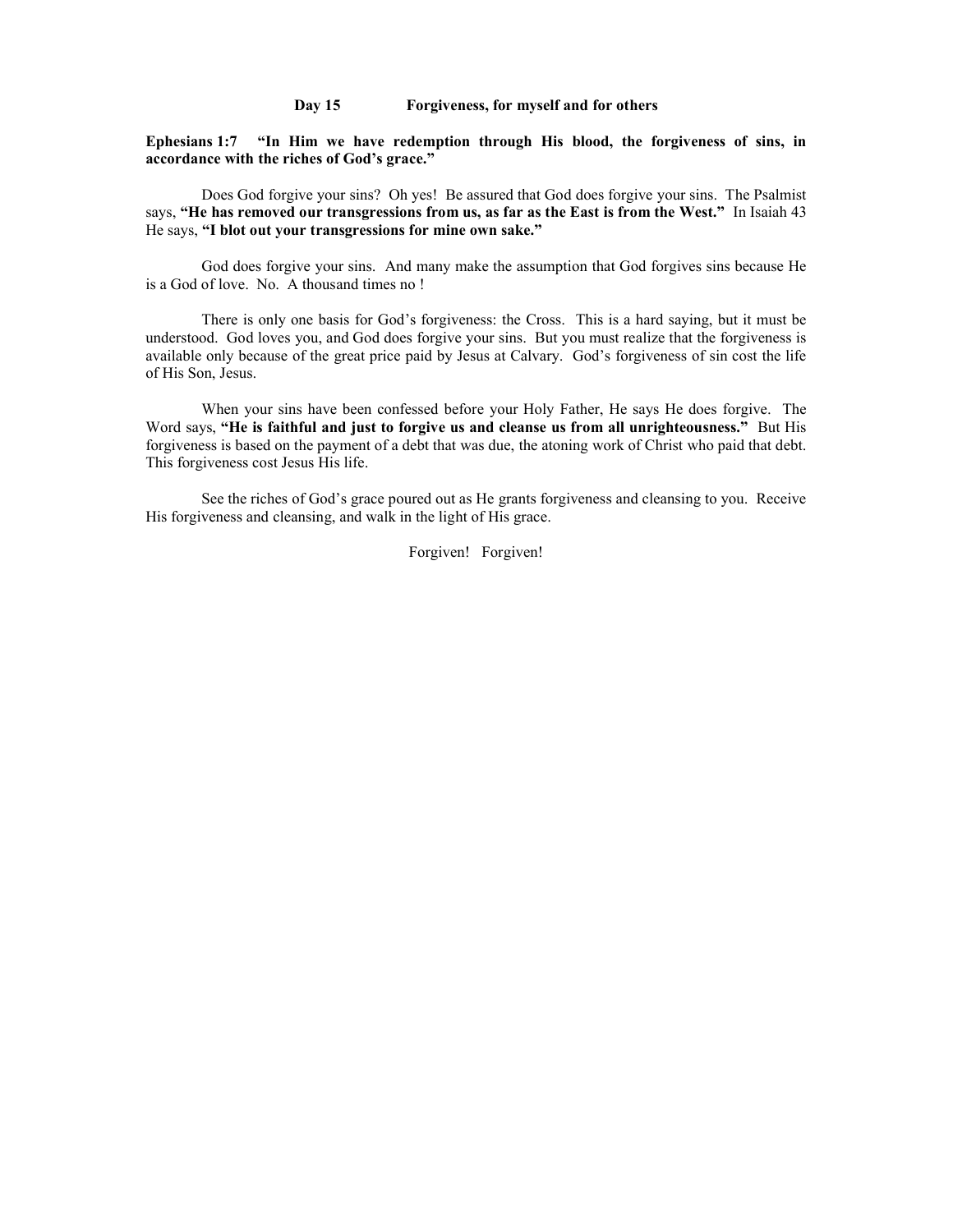### **Day 16 Forgiveness, for myself and for others.**

#### **Luke 11:4 "And forgive us our sins: for we also forgive everyone that is indebted to us."**

Yesterday, you considered the basis on which God forgives your sin. The forgiveness God offers you is always available because the Word says He is faithful. His forgiveness can always be appropriated, or received, as a legal transaction. He is justified to grant you forgiveness.

You walk in the light of His forgiveness, knowing you are cleansed. The burden of guilt is taken away. This is one of the greatest treasures of our redemption, forgiveness with no more guilt. Remember the price paid for your forgiveness was Jesus death on the Cross.

You are forgiven, but there is another step you must take on your journey. For some, this step may be the most difficult on your path with God.

Jesus said, "(God) forgive us our sins for we also forgive everyone who sins against us." (NI) This is a crucial point that must be acknowledged. If you are to embrace the forgiveness extended to you by Christ, you must also extend forgiveness to those that offend you. It is the flip side of the same coin. Please think about this, dear one.

Just as Christ died to pay your debt, in a sense, when you forgive someone, you will also lay down your life. Not in a literal sense, but you give up your rights. Yes, they harmed you and they were wrong. But as you forgive and release them, you give up your right in that circumstance. This is forgiveness. But you also appropriate God's grace to give you power to forgive. Allow your Holy Father to work in your heart if you have difficulty here. He will show you the way.

Accepting God's forgiveness for your sins, and allowing Him to take away your guilt is very important to your walk with Christ.

Granting forgiveness to others for their sins against you and those you love, is a very crucial place on the journey.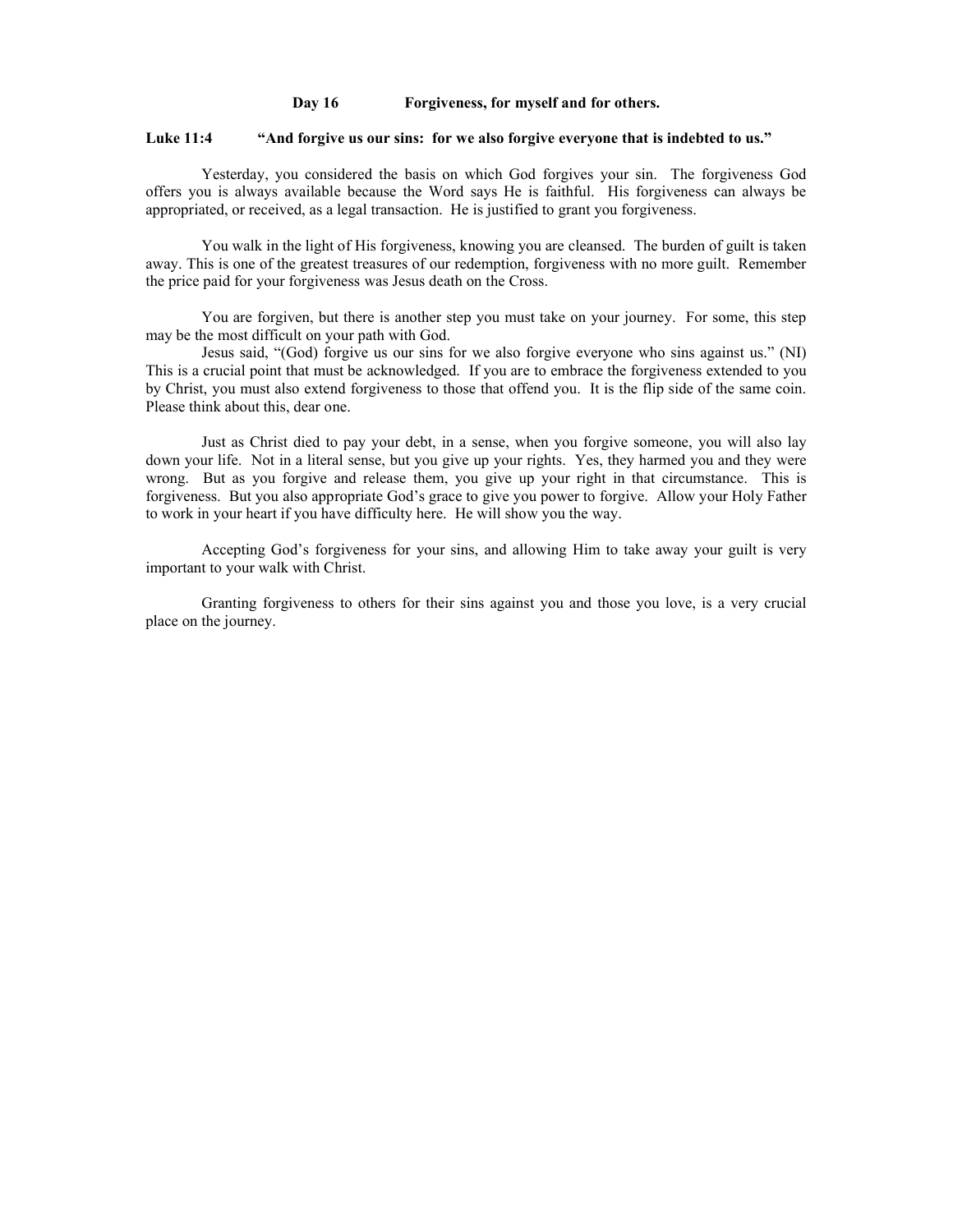# **The Bridge**

The Bridge is a crossing from one side to another. As you leave the Valley you are preparing for a new path. The only way to the new path is by way of the Bridge. The Bridge represents leaving a place of self interest and self control, to cross over to a new way. Across the Bridge you will find the path that leads to the special reaches of God's Kingdom work.

The Bridge is the key to the pathway. The Bridge represents the crossing you must make to leave the 'self life', to walk in the Spirit and to be led by the Spirit.

Only those willing to be led by His Spirit will cross over to go to greater heights.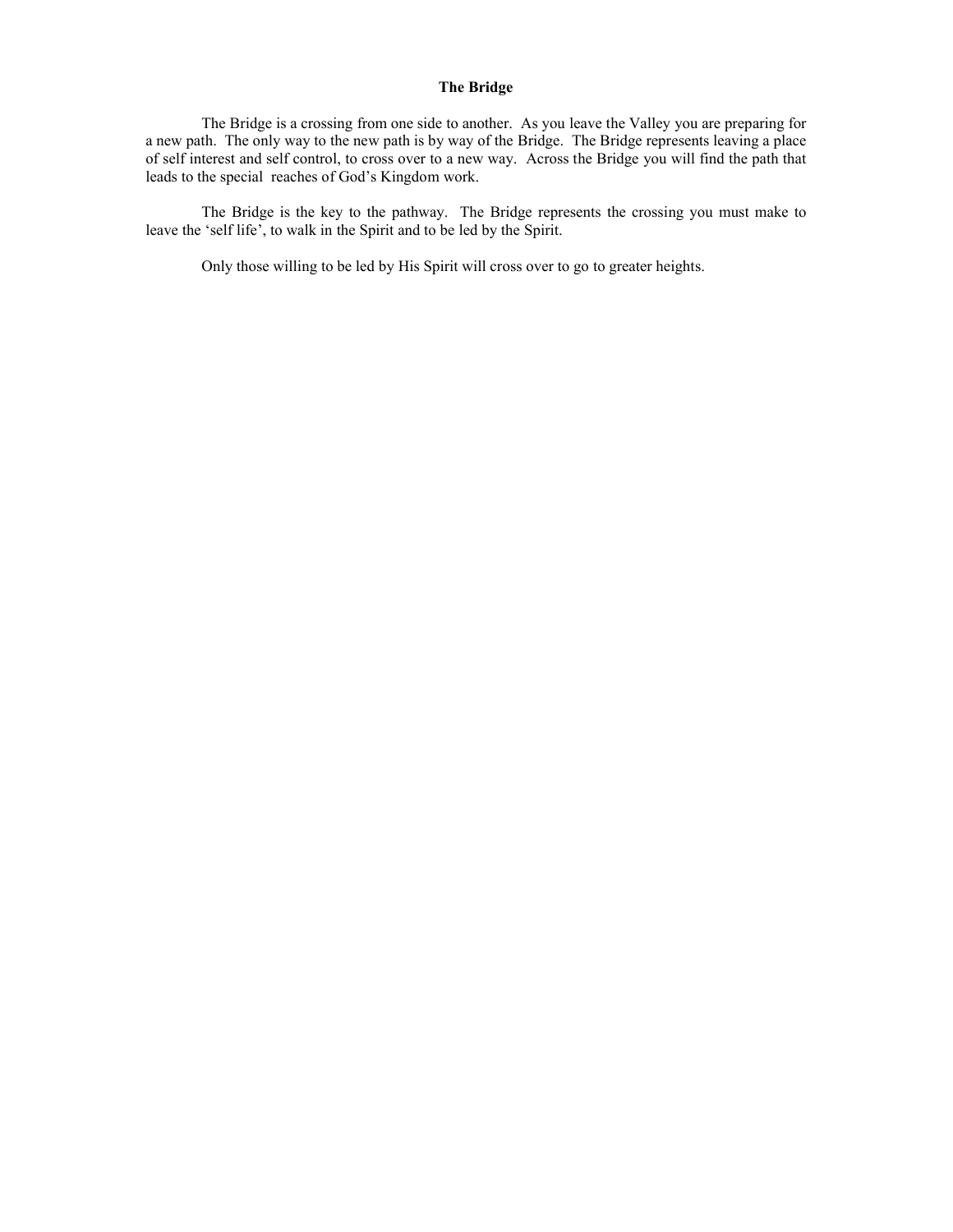**Day 17 Let's walk together on a new path.**

**Luke 11:13 "If you then, being evil, know how to give good gifts to your children: how much more shall your heavenly Father give the Holy Spirit to them that ask Him? Ephesians 5:18b "…but be filled with the Spirit" Galatians 5:25 "If (since) we live in the Spirit, let us also walk in the Spirit."**

In the instant you were born again, you were sealed with the Holy Spirit (2 Corinthians 1:22, Ephesians 1:13), the Holy Spirit at that moment gave you 'eternal life' which cannot be lost or undone. 'Eternal life' is a quality of life, or a new life that you experience from the moment you were sealed by His Spirit. The term is far more than expressing a life that will not end or a life that will only begin at death.

For the Christian, the Holy Spirit never leaves, that is a fact. However, many Christians never grow to learn to live that 'eternal life' the Holy Spirit provides. Sadly, that too is a fact.

Look at the scriptures for today. They say you are to "ask the Father to give you the Holy Spirit", and "you are to be filled with the Spirit", and "you are to walk in the Spirit."

Keep in mind that for the Christian the Holy Spirit is ever present. But is He always in control? Today, what fills your heart? Your heart today may be filled with only those things that interest you, with thoughts focused on you and yours. Are you more thoughtful of the cares of the world than for God? The flesh, self will, and self effort will always war against the Spirit.

Some will say God can do anything. Not true. God cannot fill a heart that is already filled with self.

Your journey is crossing onto a new path. This path can only be found by those who allow the Spirit to lead them. It is time to lay aside the old man and his ways, and to seek to be led by the Spirit of your Holy Father.

The Big Question: Who is in control of this body, mind, and spirit called by your name? You or God. A lot depends on your answer.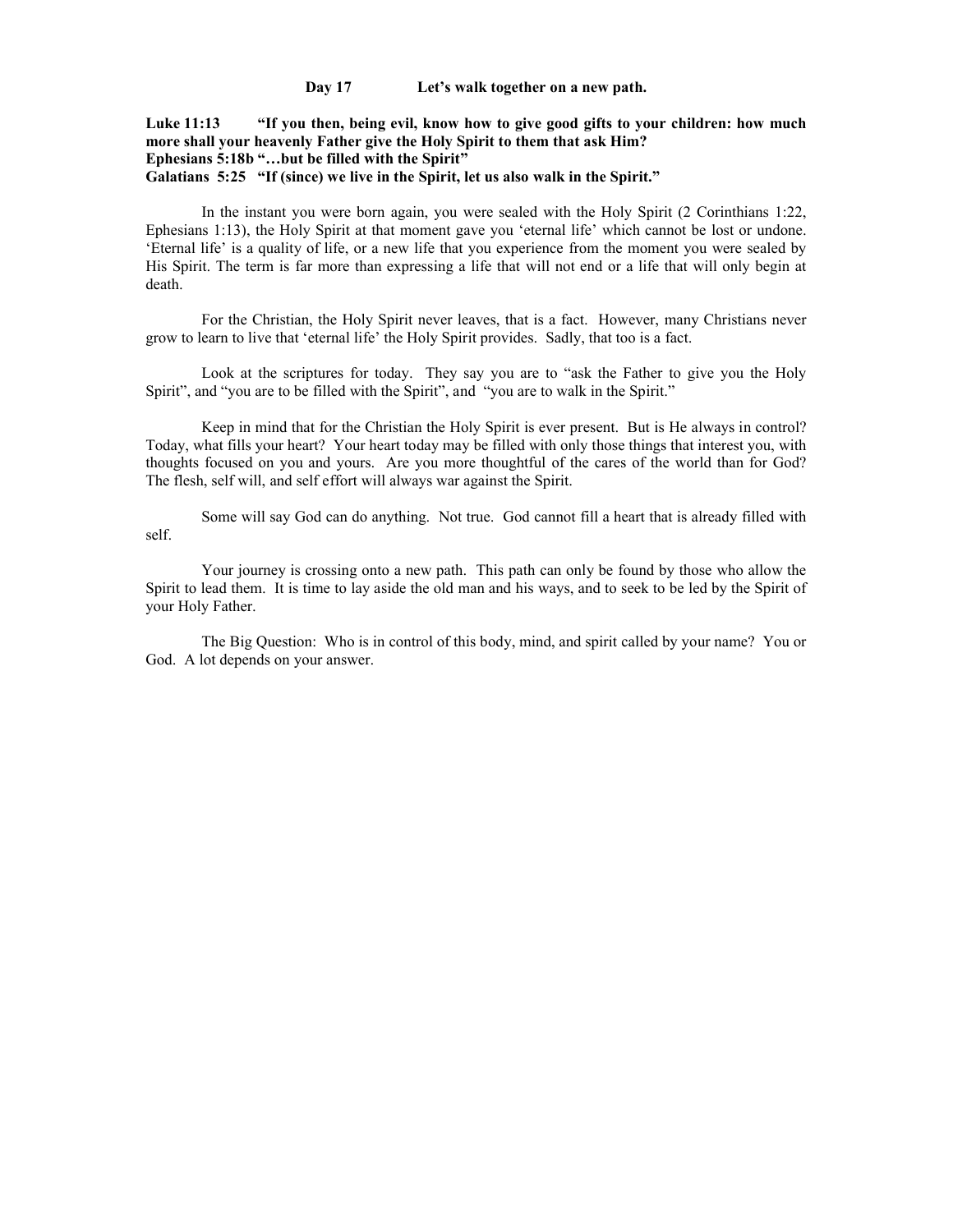**Day 18 Let's walk together on a new path.**

**Galatians 2:20 "I am crucified with Christ; nevertheless I live; yet not I, but Christ lives in me: and the life which I now live in the flesh I live by the faith of the Son of God, who loved me, and gave Himself for me."**

**Galatians 5:24 "And they that are Christ's have crucified the flesh with the affections and lusts."**

You have been born again, you have eternal life. This is too wonderful for words.

However, there is one problem. Your old self, your old nature, continues to live. There are now two natures alive in your body; the old nature of sin and death, and the new nature of righteousness and life. Speaking of this, Paul said in Romans 7, "Oh wretched man that I am! Who shall deliver me from the body of this death?"

This is a critical point in your journey. Look very closely at today's Scripture.

It is very common in our culture to say, "I have committed my life to Jesus." You understand the statement, but there is a seed of error in it. Consider this example. You have a financial need and someone agrees to loan you money. You commit to repay the loan. Your commitment and their acceptance indicate that you have the potential, prospects, or ability to repay the loan. A commitment is made from strength, "I will do this."

This is the seed of error in the walk of many Christians. Your very best commitment is not adequate to enable you to live the life Christ calls you to live. You do not have the ability, power, or strength to make good your commitment. There is an even greater problem with this commitment. The very fact that you "committed" has in its essence, pride. This pride can be so subtle you do not see it, yet pride is there saying "I can do this". Did you commit to Christ?

The only way to walk the path with Christ is by surrender. It is a complete, total, giving up of yourself, your rights, and your plans. Surrender. This word is difficult to say, and surely difficult to do. But to go on the journey and walk in the Spirit is a life of daily surrender to Christ. Have you surrendered?

"I am crucified with Christ." A dead man has no rights.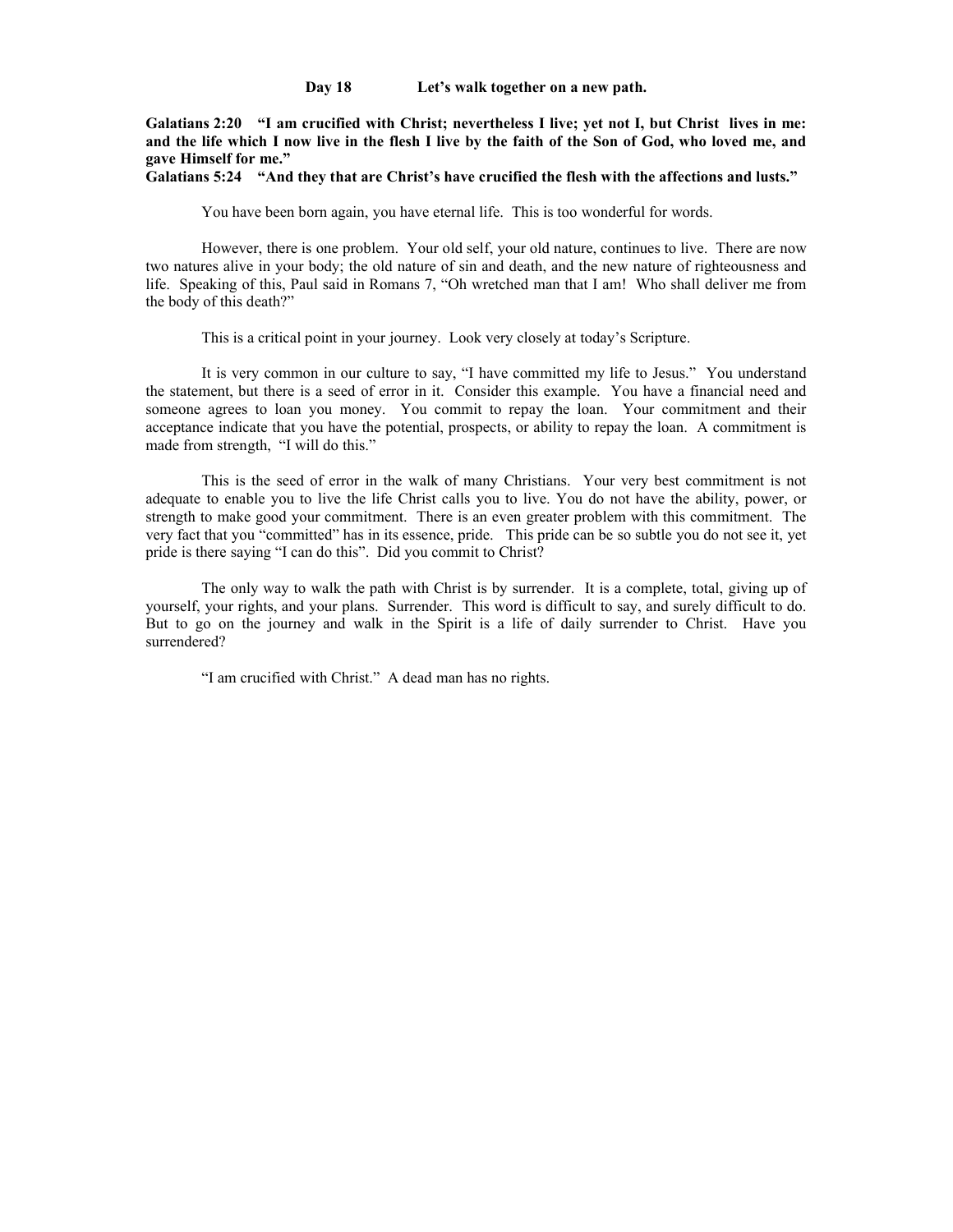**Day 19 Let's walk together on a new path.**

## **Hebrews 11:6 "But without faith it is impossible to please Him: for he that comes to God must believe that He is, and that He is a rewarder of them that diligently seek Him."**

Today, there are many Christians who do not experience the power and grace promised by God's Word. They have faith that has given them eternal life, but they do not have faith to walk in the Spirit and work the works of God.

Consider the context of this verse. It is found within a list of men and women who lived devoted to God. This eleventh chapter of Hebrews is called "The Hall of Fame of Faith"; these are the heroes of faith.

As you read each of their stories, you quickly discover they lived in a manner that was beyond your normal experience. They were all sinners, the Bible clearly showed their sins. But they all followed hard after God. And God worked through them to accomplish His purpose.

God wants to work in and through every believer. He has plans for every believer to take part in building His Kingdom here and now. If you are to take your place in God's great plan you must be willing to work within the method and manner He requires; that is "by faith".

Everyone listed in chapter eleven had these characteristics: They had "saving" faith" to take them to Heaven when they died. But they also had faith to do the work of God in their life on earth. Consequently God used them in great ways for His glory. The walk of faith cannot be explained in this small space. But every believer should be daily seeking to learn to walk with God in faith.

#### **Colossians 2:6-7 "As you have therefore received Christ Jesus, the Lord, so you walk in Him: Rooted and built up in Him, and established in the faith."**

You receive Christ by faith and you also walk by faith. You walk by faith, not by sight.

What are you trusting God for today?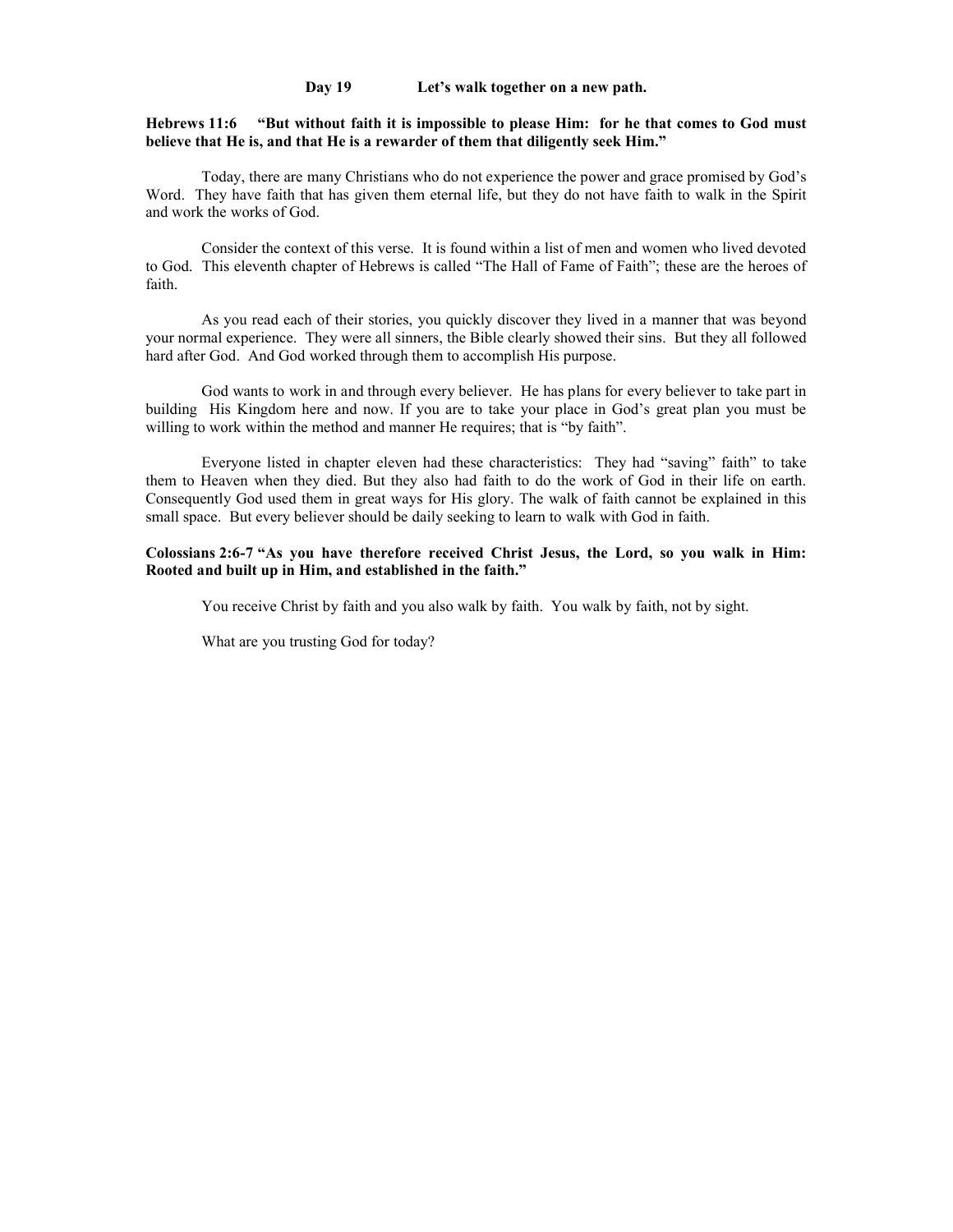**Day 20 Let's walk together on a new path.**

**Psalms 27:14 "Wait on the Lord be of good courage, and He shall strengthen your heart; wait, I say on the Lord."**

**John 15:4 Abide in Me, and I in you. As the branch cannot bear fruit of itself, except it abide in the vine; no more can you, except you abide in Me."**

Wait… Abide…

In the current day these two words are not welcome, they simply do not fit. You multi-task, you have fast food, and your tools of communication and entertainment are always at hand. You stay up late, you rise early, you schedule, you plan, you are always in motion.

Wait… Abide…

But you say these words were written 3,000, 2,000 years ago. You nod in a knowing and understanding way. Yes, back in those days the pace of life was different, but today…

Wait… Abide…

"For I am the Lord, I change not."

"Jesus Christ, the same yesterday, today, and forever."

These last days your journey has been focused on being led by God's Spirit. Scripture says you are to walk in the Spirit. God knows the pace and conditions of your life. But today, most Christians settle for "just a little bit of God, please." They are satisfied with just good enough. They never consider, or desire, that "perfect" will of God.

God longs to lead you by His Spirit. He will work in your heart as you seek His leading. Your old nature dies as He lives through you. He will begin to manifest Himself within You. You will begin to hear Him speaking into your Spirit words and thoughts that will require you to respond in faith. To walk with God requires faith. But to walk with God by faith you must also walk at His pace. You cannot walk with God while constantly looking at the schedule or the clock. God will accomplish His work in His way and in His time.

Wait… Abide… Allow God to be near. **"Be still and know that I am God."**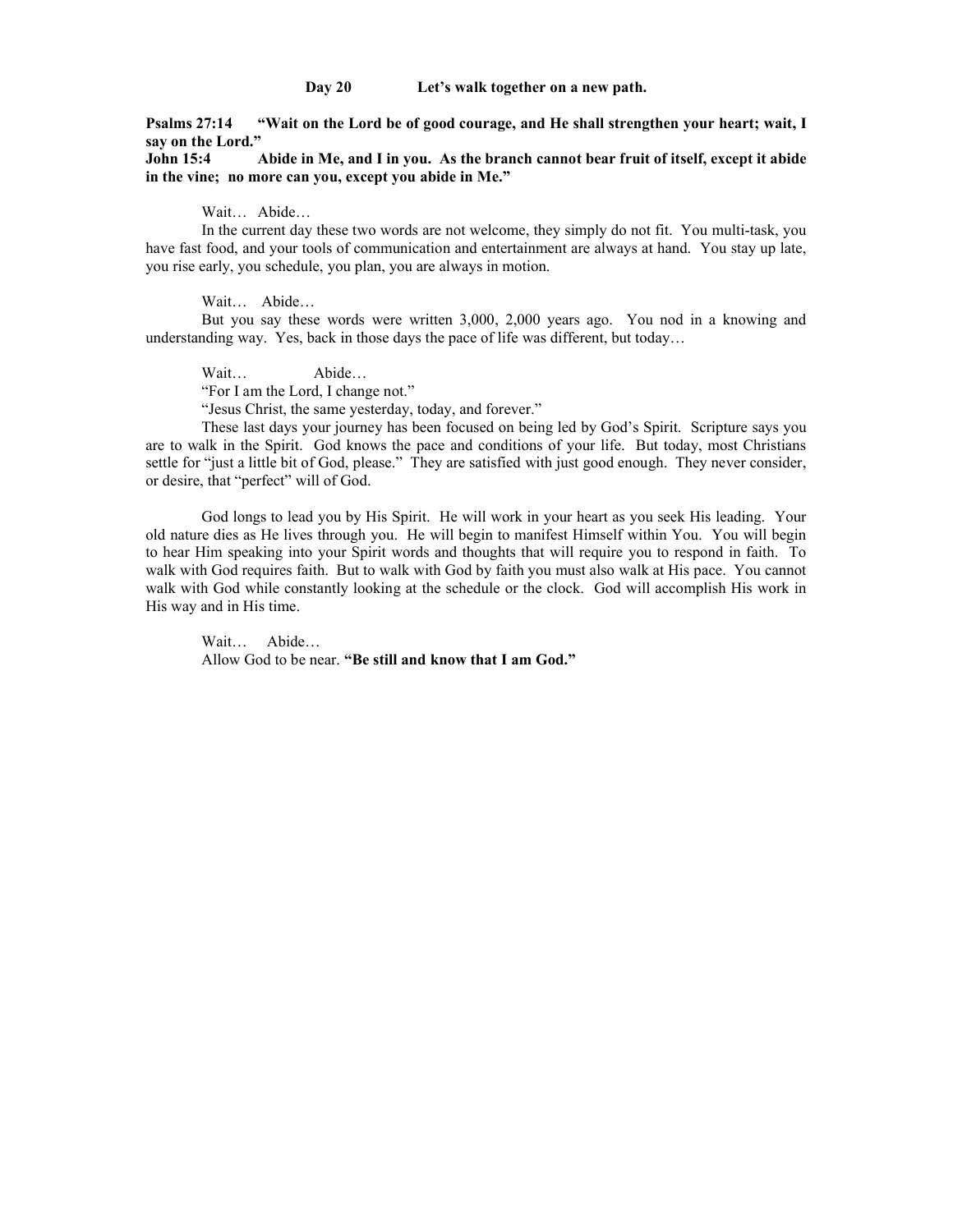**Day 21 Let's walk together on a new path.**

## **Galatians 5:16,18,22 "Walk in the Spirit" "Be led by the Spirit" "the fruit of the Spirit is love, joy, peace, longsuffering, gentleness, goodness, faith, meekness, temperance."**

The Holy Father calls you to walk with Him on this new path led by His Spirit.

From the moment you answered the call of God on your life, His Spirit has been drawing you to walk with Him. However, the reality is that often you walk on a path of you own choosing and do not seek or accept His guidance. But He continues to call you because He is your Father who loves you.

He wants to change you to be like Him, so you will follow Him into places and experiences you could not otherwise do. Having the fruit of the Spirit is to be changed to be like Him. You have an old human nature and He says, "I will give you My nature."

Think of it as character traits. Everyone has certain characteristics that shape who they are as a person. These make up your character, or personhood. For most, your character includes aspects that are good and others not so good. God desires to change your nature so you will be like Him. The fruit of the Spirit is the character, or nature, of God being lived out in you. It is God's plan that the new nature, new character, will come to you naturally, like fruit growing naturally.

This character or fruit will only grow under the right conditions; walking in the Spirit, and being led by the Spirit. Walking in the Spirit speaks of a long term relationship with His Spirit. This will not happen overnight. Proper growth takes time. To be led by the Spirit speaks of a willingness to obey and agree with His Spirit. God will not force Himself into your life; you must choose to agree with Him as He directs you. As you maintain your relationship in a nourishing and healthy way, and obey His leading, fruit will grow naturally. Your character will become like His character.

Look at the list called the fruit of the spirit. Begin to pray for each of these characteristics to be manifested in your life. Ask God to change you and build these into you. Pray for them individually, pray specifically and allow God, over time, to develop each of these in you.

Ask God to grow His fruit in you.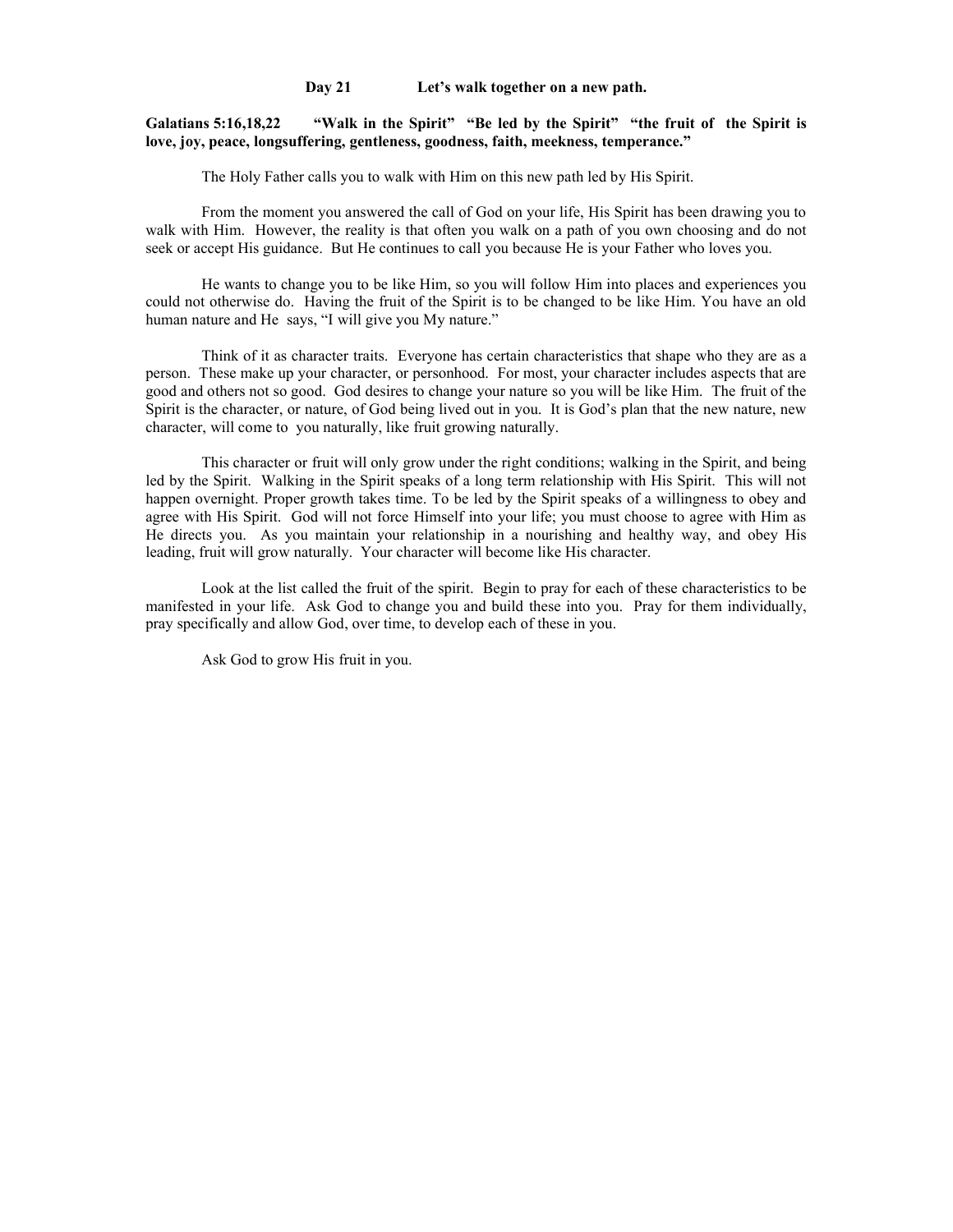# **The Highlands**

The very name speaks of going up, going to a better place, a place where you see vistas unseen before. The goal of your journey is to be found along the path to the Highlands. The Highlands: that place where you see your Lord as never before and where you will experience His relationship in a fuller way, that place where He will work in you and through you to accomplish His Kingdom purpose: "Thy kingdom come, Thy will be done on earth as it is in Heaven."

The Highlands path, the path of prayer as intercessor, is the real Kingdom building work.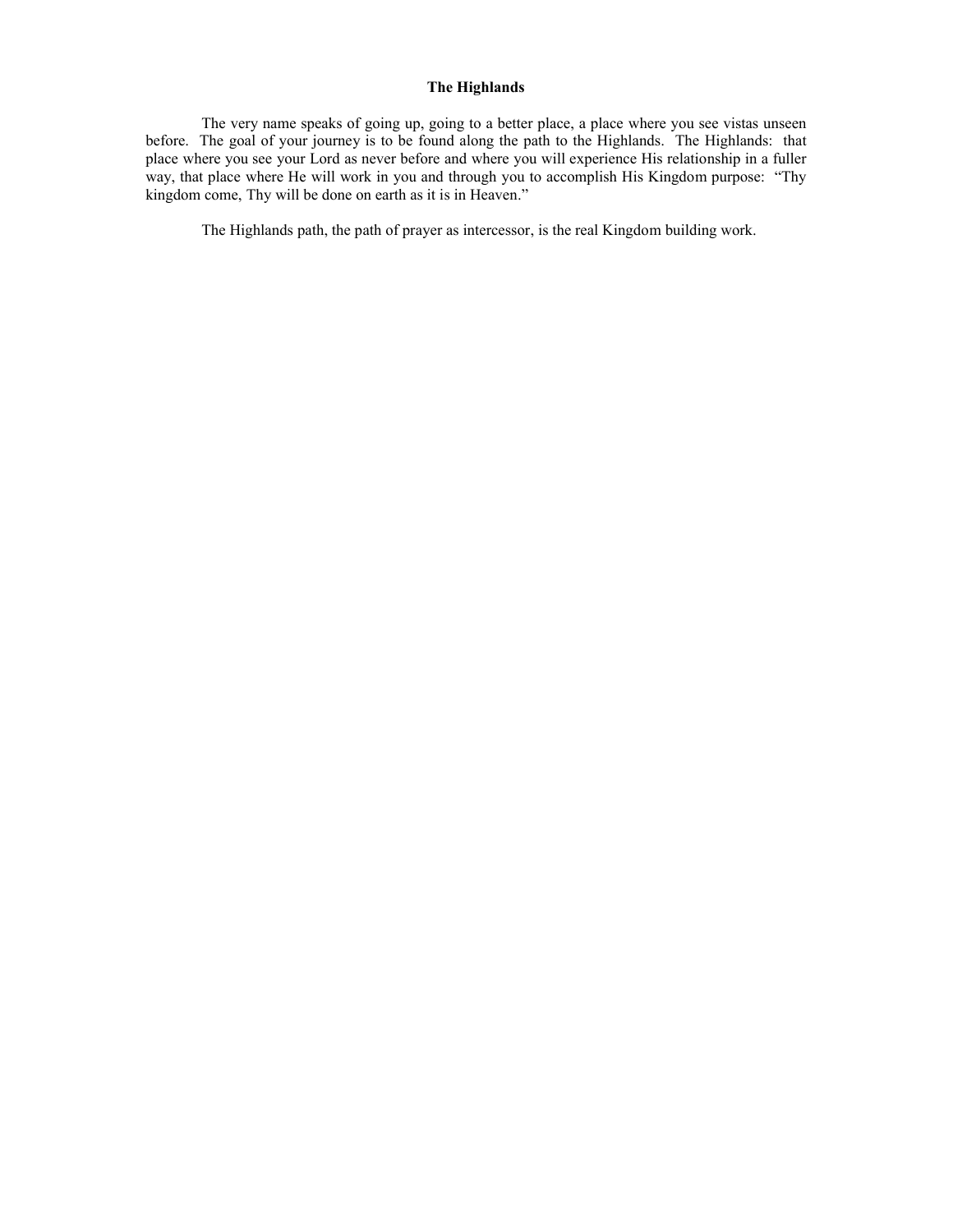## **Day 22 The path of the Intercessor**

**John 17:9 "I pray for them. I do not pray for the world, but for those you have given me, for they are yours."**

**John 17:20 "I do not pray for those alone, but also for those who will believe in Me through their word."**

John 17 is sometimes called the High Priestly Prayer. Jesus prayed these words for His disciples during their last moments together in the upper room.

Jesus knew He would shortly be taken, placed under arrest, and that death would come soon. But in these last hours He prayed for His friends. His focus was on their well being. He prayed specifically for them. Read the account in John 17. He prayed these things not only for the disciples, but for those to come who would believe in Christ through their word.

Jesus showed by His example the path of the intercessor. His prayer was for others. His thoughts were focused on their needs, their well being. He was aware of the problems, heartache, and difficulties they were to face. The full record of the prayer shows Jesus' relationship and understanding of the difficulties His friends would endure. To use the language of today, "He feels their pain!"

This is the prayer of the intercessor. It is a prayer that comes from deep within your soul; it is a prayer that is fervent, not lightly offered to God. Be assured dear Christian, God listens to prayers offered as intercession for others. The life of Christ was lived as an offering for others. His death was the ultimate sacrifice for others.

The prayer of intercession is for others. In this prayer you assume a greater kinship with your Lord than at any other place. There are many righteous acts; giving, Bible study, kind deeds, teaching, and even preaching. All that is good, but the prayer of intercession, seen only by God with no benefit for self, yet carrying the weight of others' pain, this prayer is very close to the heart of God.

You are close to Christ when you intercede for others. Are others on your heart today?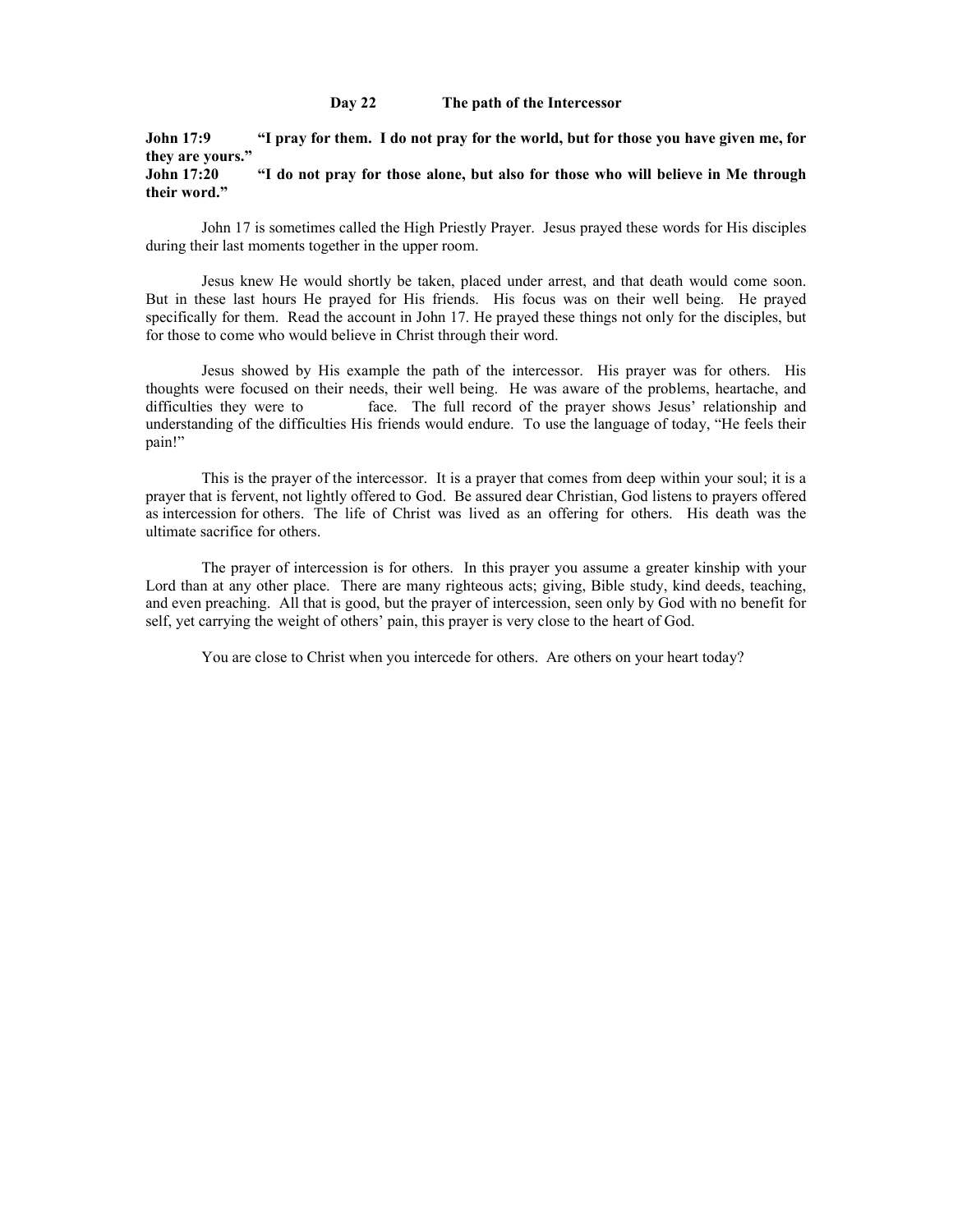# **Day 23 The path of the Intercessor**

**Roman 8:26 "Likewise the Spirit also helps in our weaknesses. For we do not know what we should pray for as we ought, but the Spirit Himself makes intercession for us with groanings which cannot be uttered."**

Jesus told His disciples that is was good that He was going away because He was sending the Comforter (Holy Spirit). John 16:7. This is the name of the Holy Spirit, the One who comes along side to help and direct you.

To your dismay, even as a follower of Jesus, you may be far more familiar with another responsibility of the Holy Spirit; that of His duty to convict of sin. (John 16:8) As a follower of Jesus it must be your desire to walk in righteousness. When your walk with Christ is not as it should be, you only know the presence of the Holy Spirit as He convicts of sin. You therefore miss the mark and do not know Him as Comforter.

One of the great duties of your Holy Comforter is to intercede for you in prayer. Often you come to pray and you are weak and drawn away by all manner of distractions. You come to pray and you do not know what to pray or how to pray.

But God, who is all wise, and knows your frame, has made a wonderful provision for you. The Spirit Himself makes intercession for you. He knows those deep longings of your heart, which you cannot express. He is ever with you, and is aware of every joy, every pain, every doubt, every issue of life that touches you. The Comforter speaks on your behalf.

Do you see the pattern? Jesus prayed for His friends, the disciples. The Holy Spirit prays for you, His followers.

Will you follow the pattern? Who will you pray for?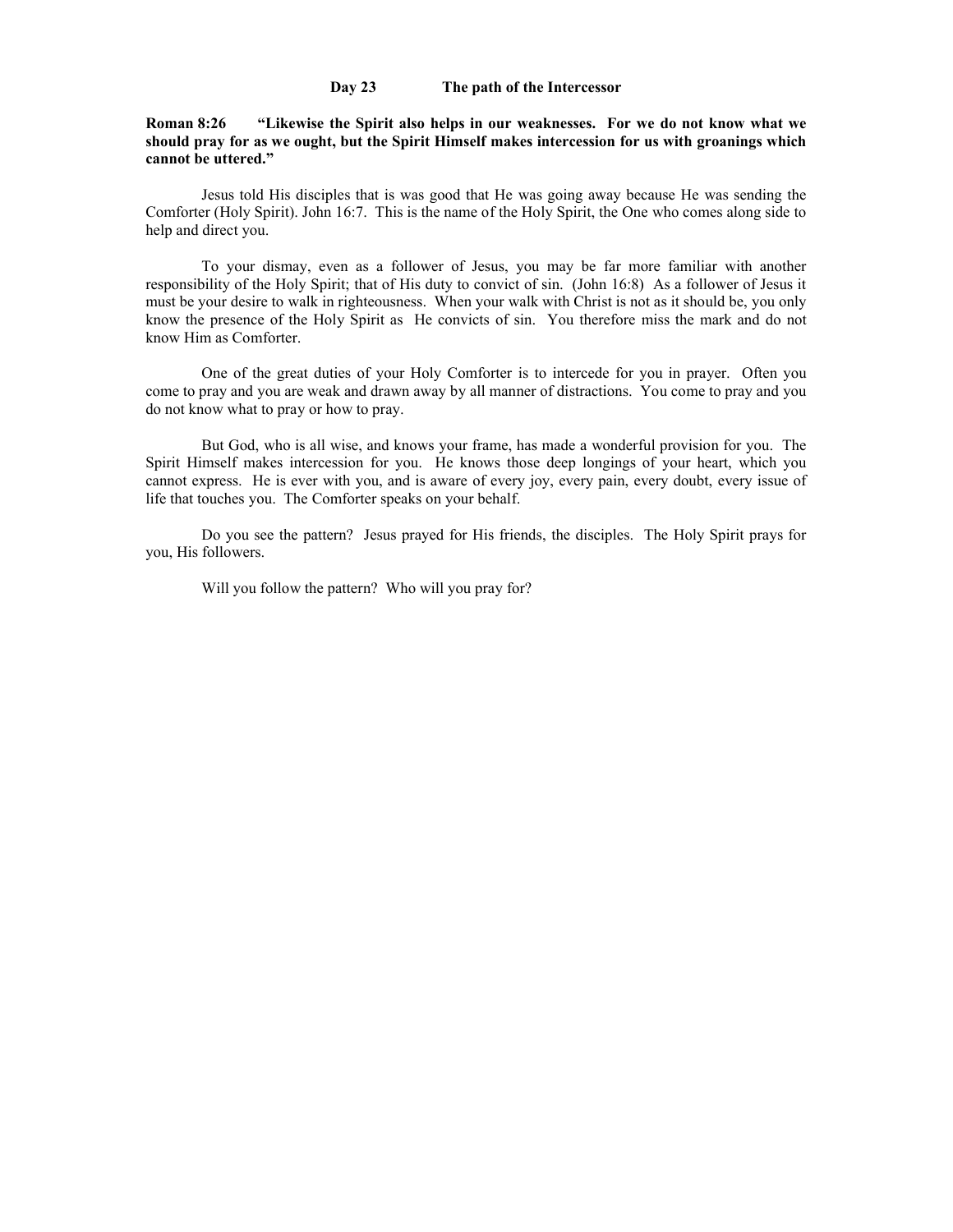#### **Day 24 The path of the Intercessor**

**Romans 8:34 "It is Christ that died, yes rather, that is risen again, who is ever at the right hand of God, who also makes intercession for us."**

**Hebrews 7:24 "Wherefore He is able also to save them to the uttermost that come unto God by Him, seeing He ever lives to make intercession for them."**

The Spirit, the Intercessor within you; the Son, the Intercessor above you.

Christ ever lives to make unceasing intercession for you. He is asking , He is receiving from the Father above. The Spirit within you is asking and receiving from the Son those things of the Father.

The Holy Spirit is making intercession, Jesus is making intercession: what then ought you to do?

Yes, you are to intercede for others. As you intercede you must be careful. If you are not correctly in touch with God, the burden and the pressure of those you see will come upon you and produce hardness toward God and despair in you own soul.

You must first find that place of worship before God, knowing He is a God of love, holiness, and grace and in control of all life's circumstances. Without finding that place of worship, when you see the needs your response will be hard and heartless. "Oh God, protect me from hard and heartless Christians. What a dishonor they bring on the name of Christ."

"Lord, bring me to the place of worship before You that I can see the needs and hurts around me and bring them to your throne of grace to find mercy and grace to help in time of need."

Keep your heart soft to God and to those around you.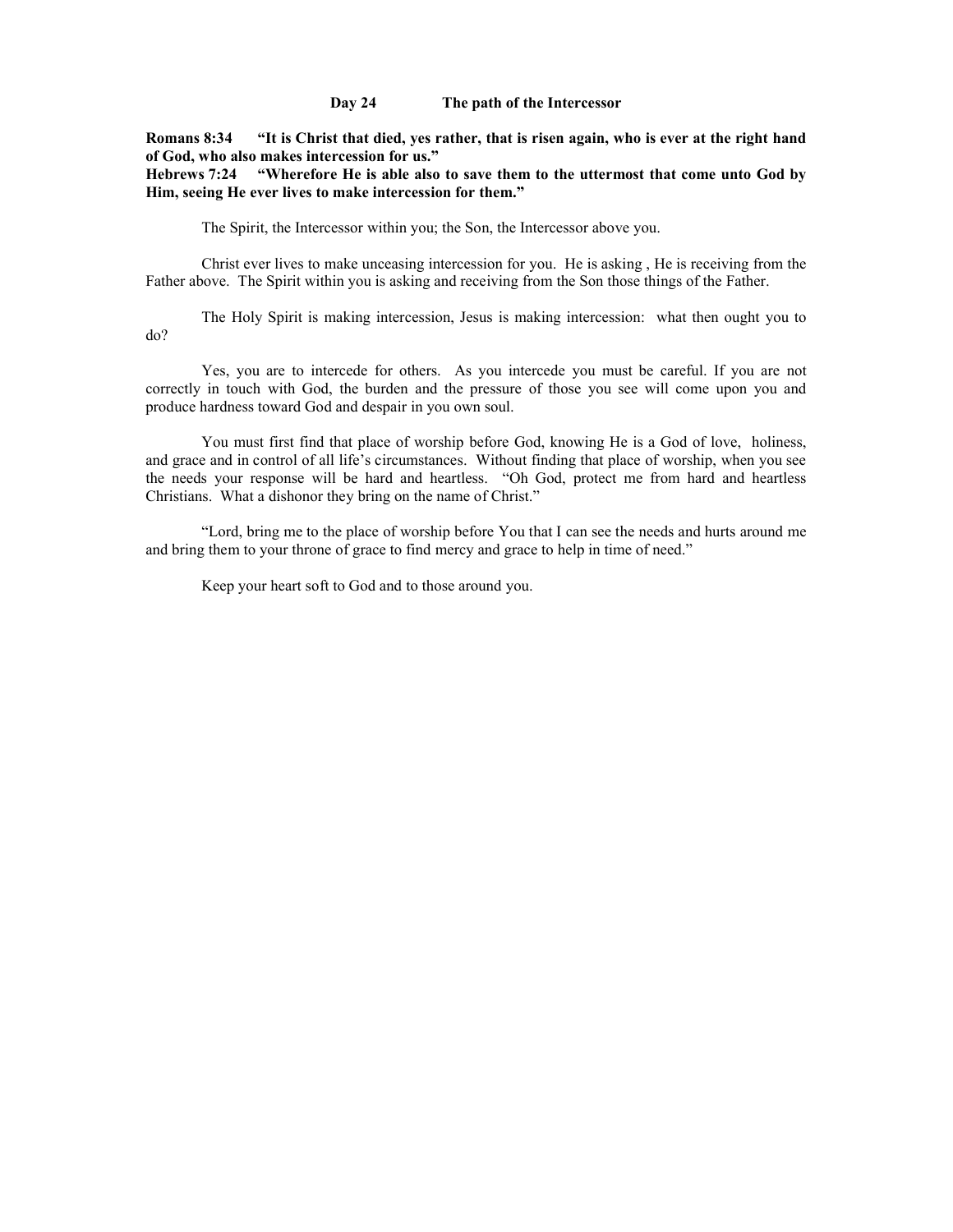# **Day 25 The path of the Intercessor**

#### **Romans 8:28 "And we know that all things work together for good to them that love God, to them who are called according to His purpose."**

This is one of the most familiar verses in the Bible. It has brought comfort and encouragement to Christians throughout the ages. Yes, for those that love God, to them who are called according to His purpose, you know that all things are working together for good.

You always seem to apply this verse to your personal set of problems or issues. "I love God, this is my problem, and I know God will work it for my good." And that is true.

But there is much, much more involved. Look where verse 28 is found; immediately before in verse 26, the Spirit is making intercession for you; immediately after in verse 34, Christ is making intercession for you. Between the Spirit's intercession and Christ's intercession, you will find yourself and your circumstances.

It is true this verse applies to your condition personally. But there is more. Your circumstances inevitability bring you in contact with other people.

The verse says 'all things'; that means everything. The circumstances of your life are in the hand of God. He is aware of everyone you see, and the issues that caused you to see them or hear about them. The places you go, the people you meet in day to day living are there by God's design. A phrase in the Gospel speaks of Jesus being 'in the way'. It simply means as He was going about His daily activities.

Today, people will come by you while you are 'in the way'. You encounter people every day who have no one to intercede for them. Can you imagine the despair, the fear, of those who know not your Holy Father? And worse, is there no one to intercede for them?

Your circumstances and those you encounter are not mine, and my encounters are not yours. But God places circumstances and people before you that you might call their name to your Holy Father.

You, as a Christian, may be many things, but one thing you must be; an intercessor, calling to God the names of those who need Him.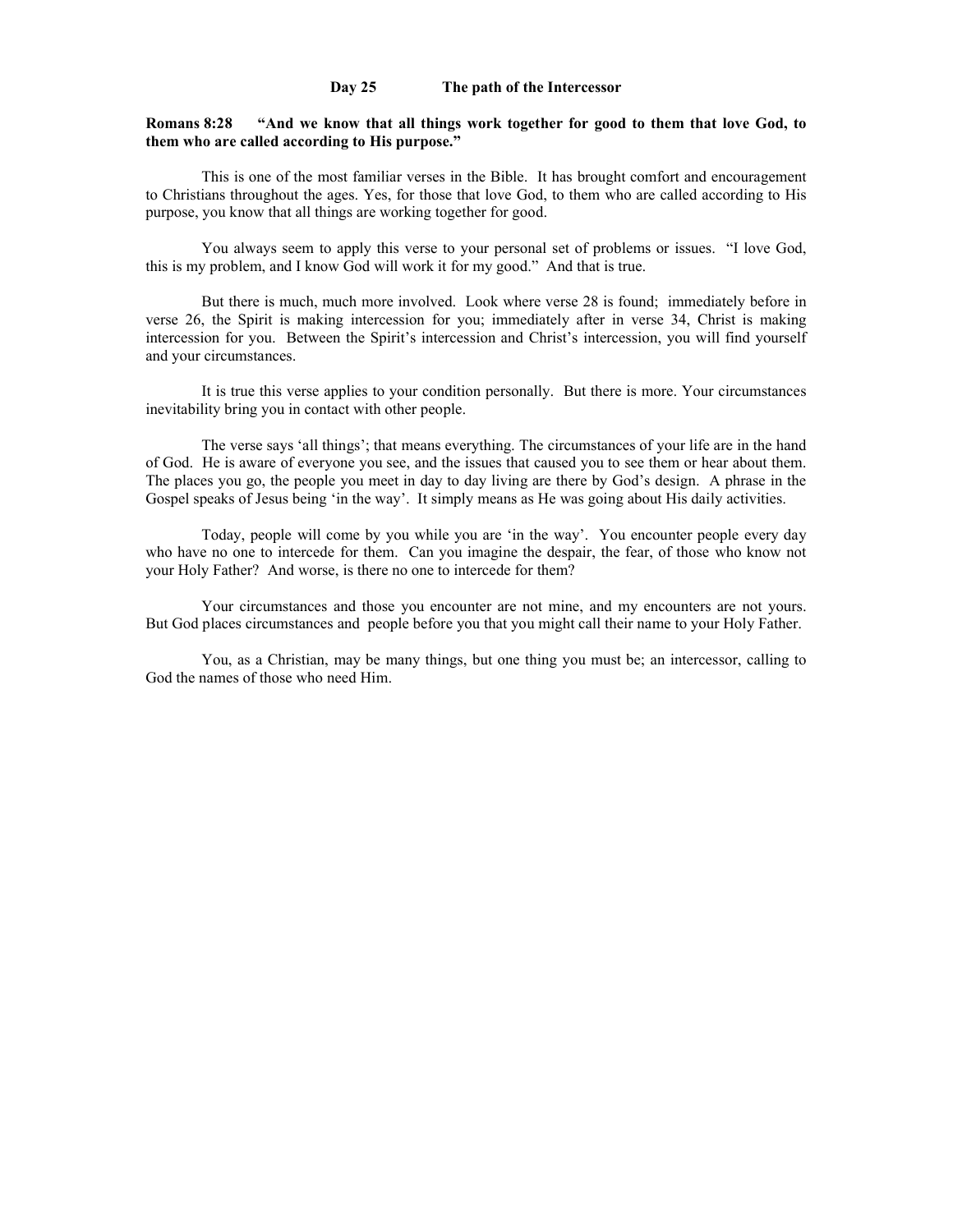### **Day 26 The path of the Intercessor**

#### **Job 42:10 "And the Lord turned the captivity of Job, when he prayed for his friends."**

Job experienced great loss of family and possessions. He came to the place he was at a loss about what to say to God. He had no more arguments to present. He came before God repentant and empty handed. He had nothing to give to God, only an awareness of how great God was. He came to the place where he simply worshipped God.

In worship before God he then prayed for his friends. He could do nothing, from a human viewpoint, for them. These friends had spoken hard things, wrong things to Job, yet he held nothing against them. He did the one thing he could do; he prayed for them.

Scripture says the Lord turned his captivity and gave Job twice as much when he prayed for his friends. Here is a very fine point that can easily be missed. A casual reading might indicate God rewarded Job because he prayed for his friends. This logic would seem to say, if you are in trouble you can pray for others and God will reward you because you prayed for someone. This is not correct.

Look carefully to find the place of the intercessor. You will see it in the first few verses of Job 42. Job came to the end of himself. He no longer thought so much of his own cares and needs. Job also saw God for who He was; the Almighty, the Holy Father, and the One before whom he must worship.

With no regard for his needs, bowing in worship before his Sovereign God, Job could then see with new eyes the needs of his friends. He prayed for them, he interceded for them before his Sovereign God, as he worshipped.

This is intercession. This is critical if you will be used of God. Learn the lesson of Job.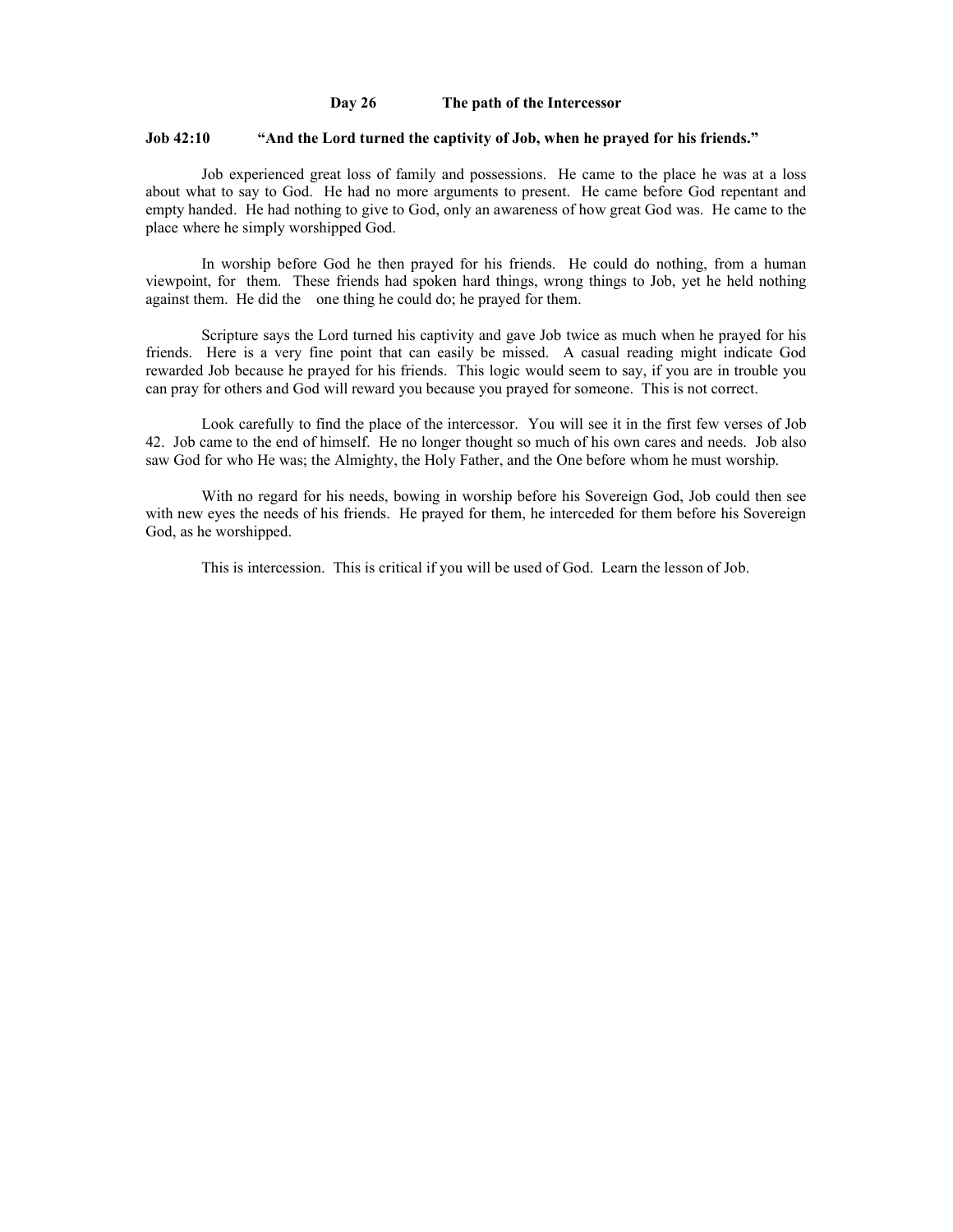# **Day 27 Pray for your family**

**Deuteronomy 6:7 "You shall teach them diligently to your children, and shall talk of them when you sit in your house, when you walk by the way, when you lie down, and when you rise up." Deuteronomy 5:29 "Oh, that they had such a heart in them that they would fear Me and always keep all My commandments, that it might be well with them and with their children forever."**

You now come before the Lord to pray for others. Begin with those closest to your heart, your family. Parents want the best for their children, children cherish their parents. In God's wonderful plan the home is the first place, the primary place, that we learn to nurture and care for others.

Sadly, many homes today have been broken and torn apart. You must know that the Father see these homes, also, and they are ever near His heart. God takes special care of homes broken by divorce or the loss of a loved one.

Parents, consider your home and the priorities your children see in you. Not what you say, but what your children see in your daily life. What do you care about? What are you willing to die for? Are your core values centered on God or the world? What legacy will you leave your children when you are gone?

Dr. Charles Stanley, a very well known pastor, lost his father when he was very young. He tells of the difficult economic times being raised by his mother alone. Their home had extreme pressure from the world and Charles could have become wayward. His Mom could have given up. But Dr. Stanley recalls that every day of his life, even through high school and while in college, his Mother prayed over him. He says every night she would come to his room, kneel by his bed and pray out loud over him. Only God knows the impact her prayers had on that home and the life of Dr. Stanley.

Parents, you must be devoted to God, and your children must know of that genuine devotion if you want God's protection and blessing on your family.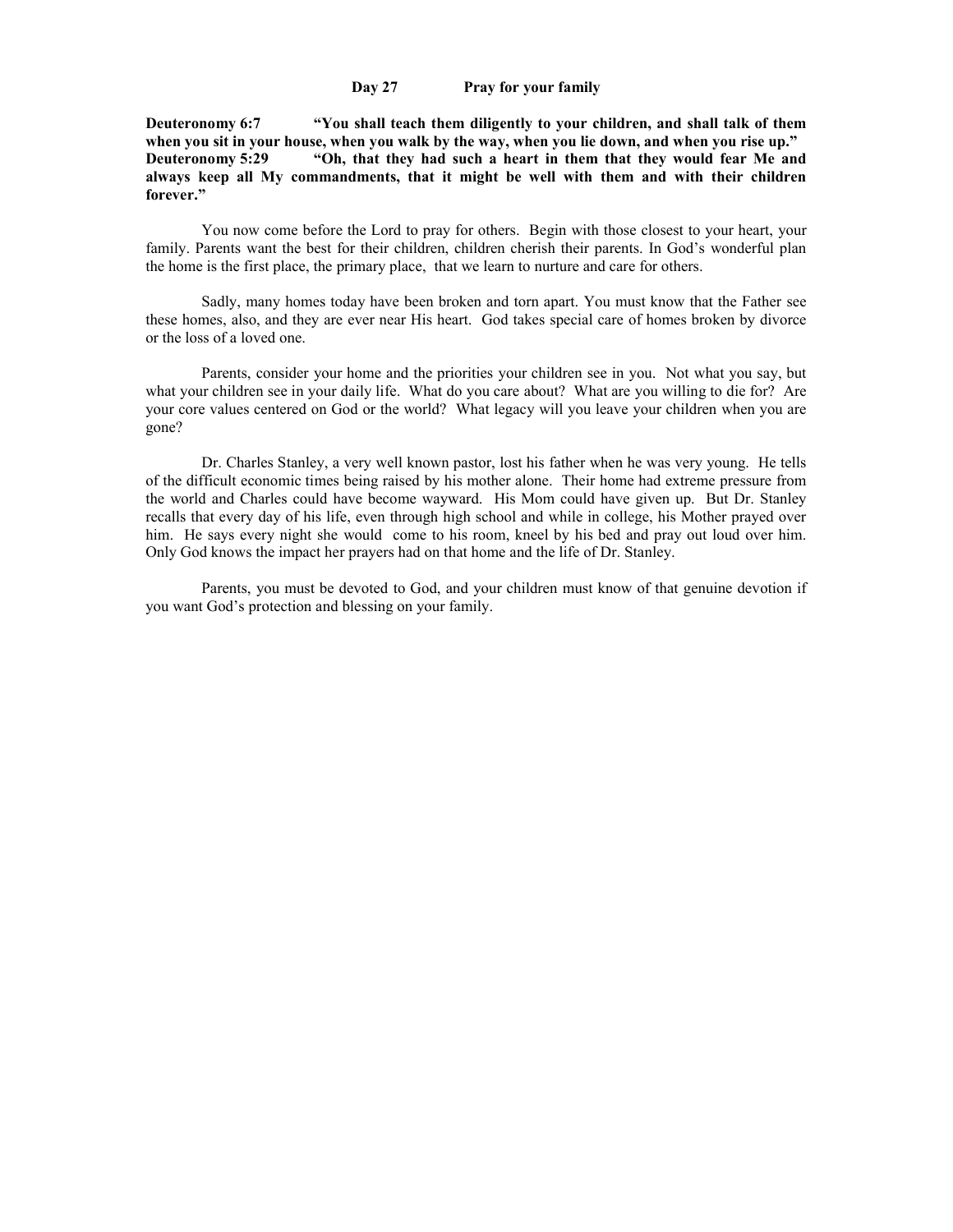**Day 28 Pray for your family**

**Deuteronomy 6:6 "And these words which I command you today shall be in your heart. You shall teach them diligently to your children, and shall talk of them when you sit in your house, when you walk by the way, when you lie down, and when you rise up."**

Please read the verse again, carefully. God is speaking, and He is addressing parents. He is commanding parents to put His Word into your children's hearts. Who is responsible for teaching your children? Can there be any doubt? Parents, you shall teach them, and teach them diligently. How shall you teach them? You teach them from the overflow of what God is doing within your heart.

All through the day opportunities abound to take circumstances of life and use them as teaching moments. But this is only half the job before you.

Ask God specifically to give you insight into the character and heart of your child. As He provides insight, you will see how to pray for that child. The verse makes it clear that God expects parents to be intimately involved in the lives of their children.

Pray that your children will open their heart to God at an early age.

Pray that you will see their character develop and God will show you how to help shape them. Pray they will have Godly friends.

Pray they will be protected from people and circumstances that would lead them astray.

Pray that God will give you insight and warn you when danger is near.

Pray that you will not provoke your children.

Pray that you will set a Godly example every day for your children.

For single parents, pray God will bring Godly people into the lives of your children to help you teach them.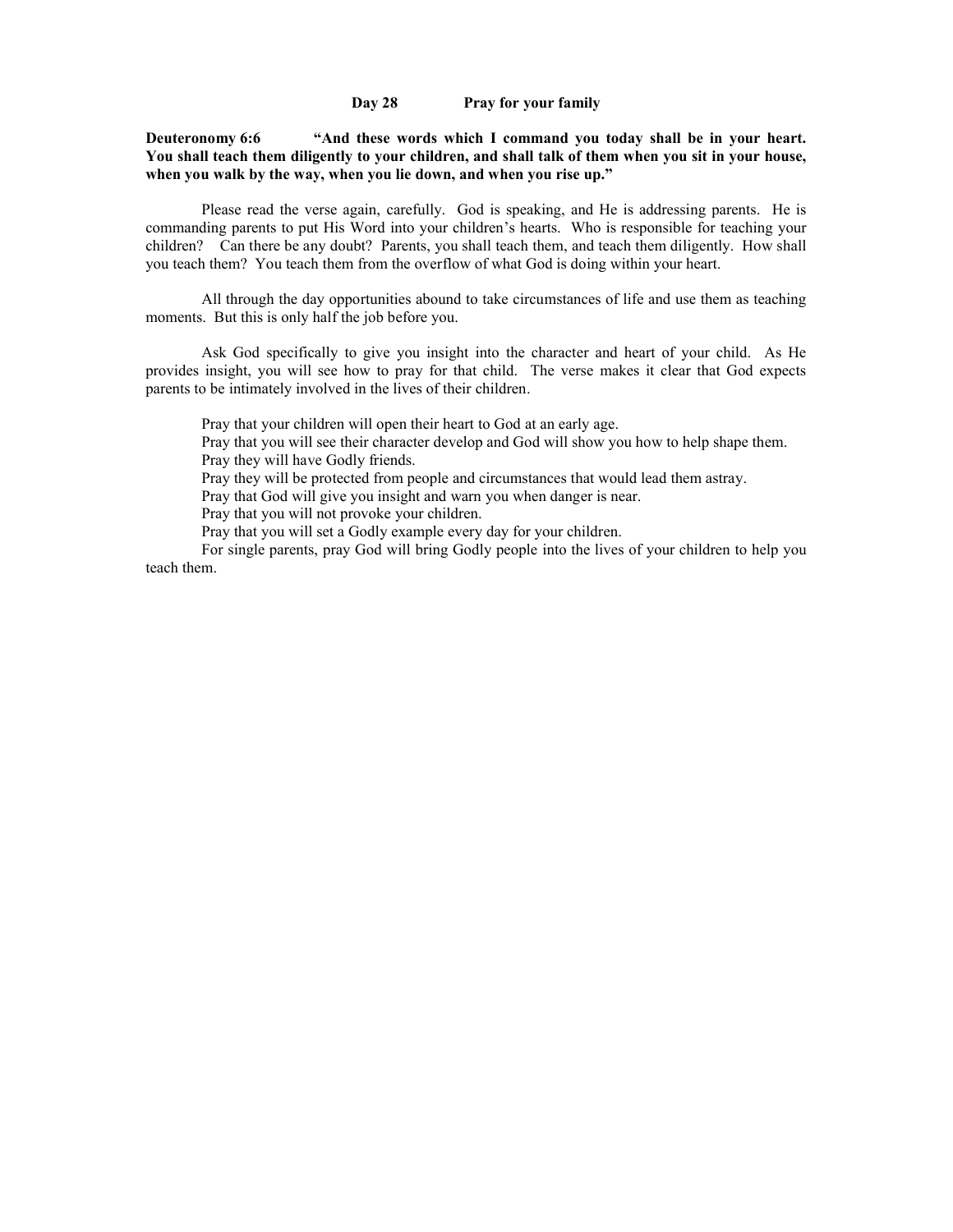# **Day 29 Pray for the Church**

# **Hebrews 10:24-25 "And let us consider one another in order to stir up love and good works. Not forsaking the assembling of ourselves together, as in the manner of some, but exhorting one another, and so much the more as you see the Day approaching."**

A day is coming when your life on earth will be over, and as the song says, "only what's done for Christ will last". The writer of Hebrews provides a word of warning as the Day approaches; a command for followers of Christ to stay together.

For many, church is simply a place you go, or meetings you attend, or a time to enjoy the company of friends. Maybe it is a place you go to keep your moral compass grounded, or maybe just a duty to check off your list.. This familiar phrase may apply; "I'll go to church because the kids need to hear about God." If you identify with any of these descriptions of church, you have missed the mark presented by this passage.

You may say, "I can worship without going to church." This may be true, but is also misses the mark. The Christian life is not about "you", it is about "others".

The command is to consider one another and exhort one another. Consider, that is to look after or be aware of, others in the body. Exhort, encourage, lift up and be a help, to those in the body. When these attitudes are right, the result will be love for others and good deeds will follow.

The Christian life is not meant to be lived alone, but touching, feeling, embracing others within the body. Someone used this analogy to compare two types of churches: one was like a bowl filled with marbles, the other like a bowl filled with grapes. When the bowls were shaken the marbles just crashed around and made a lot of noise, but the grapes were crushed and the fruit of the grapes came out.

What kind of church do you have here? What kind of Christian are you?

Ask the Father to help you be willing to be broken for others within your body. Ask the Father to help you consider the needs of others in your church fellowship.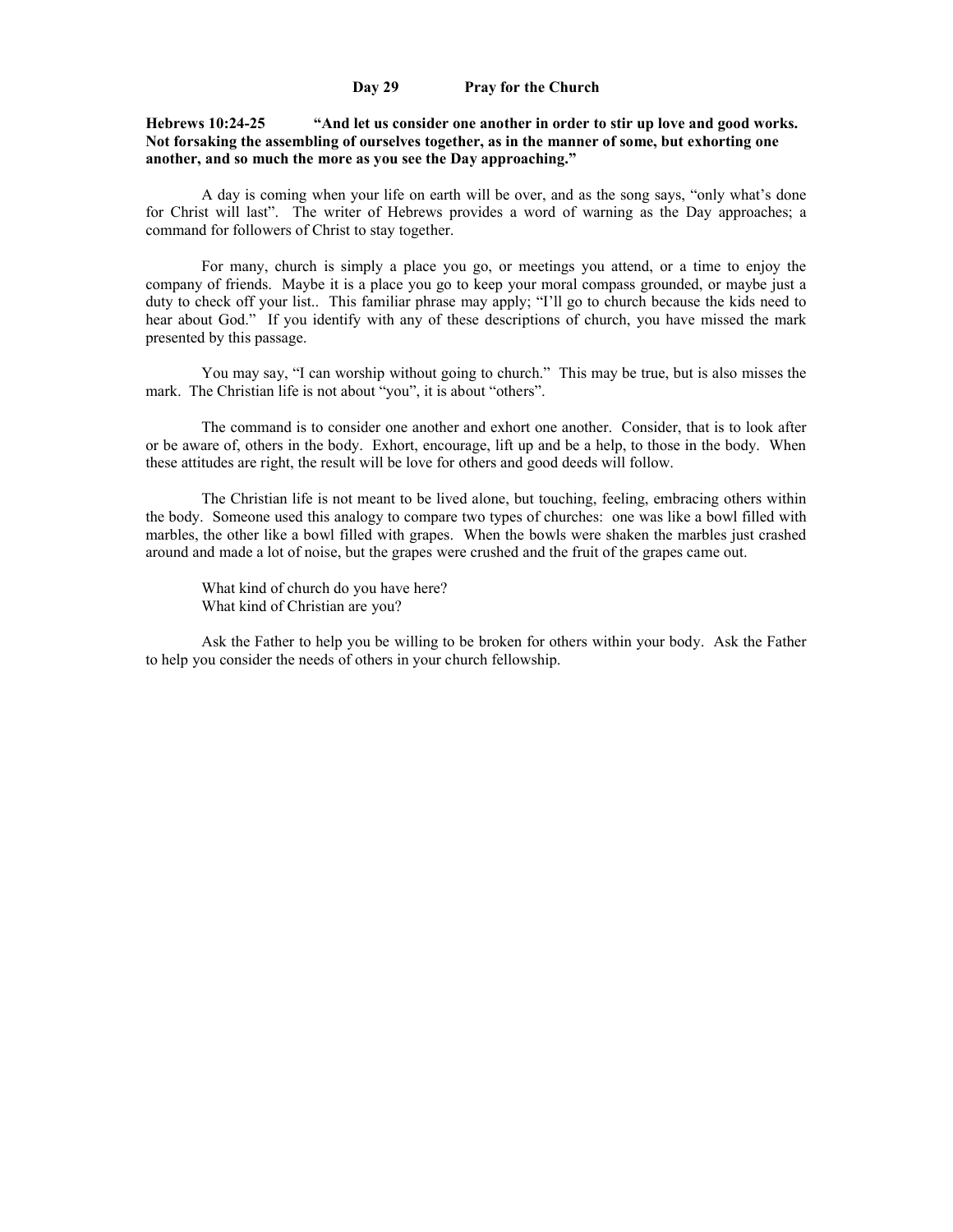## **Day 30 Pray for the Church**

**Ephesians 4:1-4 "I urge you to walk worthy of the calling you have received. Be completely humble and gentle; be patient, bearing one another in love. Make every effort to keep the unity of the Spirit through the bond of peace. There is one body and one Spirit…"**

 **10-12 "It was He who gave some to be apostles, some to be prophets, some to be evangelists, and some to be pastors and teachers to prepare God's people for works of service, so that the body of Christ may be built up."**

Jesus told you to pray this way, "Thy Kingdom come on earth as it is in Heaven". God's kingdom on earth comes as the King takes His place in the heart of each believer. That believer is then the 'child' of the King. The King has great plans for His Kingdom.

As children of the King you are the church, the bride of Christ, the body of Christ.

See the plan: you, as an individual, are to walk the path in a manner worthy of the call you received from the King. The King called you, He has also called others, and He says to come together. You are to be one body because you have the same King. All the individuals are different in countless ways, but have the same King, so become one body. This body now has abilities far beyond the ability of any one individual.

The King's plan is spelled out, " to prepare God's people for works of service so the body of Christ will be built up."

Your life, your walk, is to be lived within this body, the church. It requires a humble and gentle spirit to come together in love and unity. You may choose to remain distant and withdrawn from those within the body, but you will miss a part of God's best for His Kingdom and for your life. If you choose to draw close, you will see the needs, hear the cries, share the joys of others in the body, and you will be enriched and know the fullness of God and His kingdom will benefit.

Come near the body.

Pray for your Pastor and other staff and leaders in your church. Pray God's anointing on them in a special way. Pray God will protect them from spiritual attacks. Pray God will give them wisdom and discernment to lead.

Pray God will allow you to meet the heart cry of someone in the body today.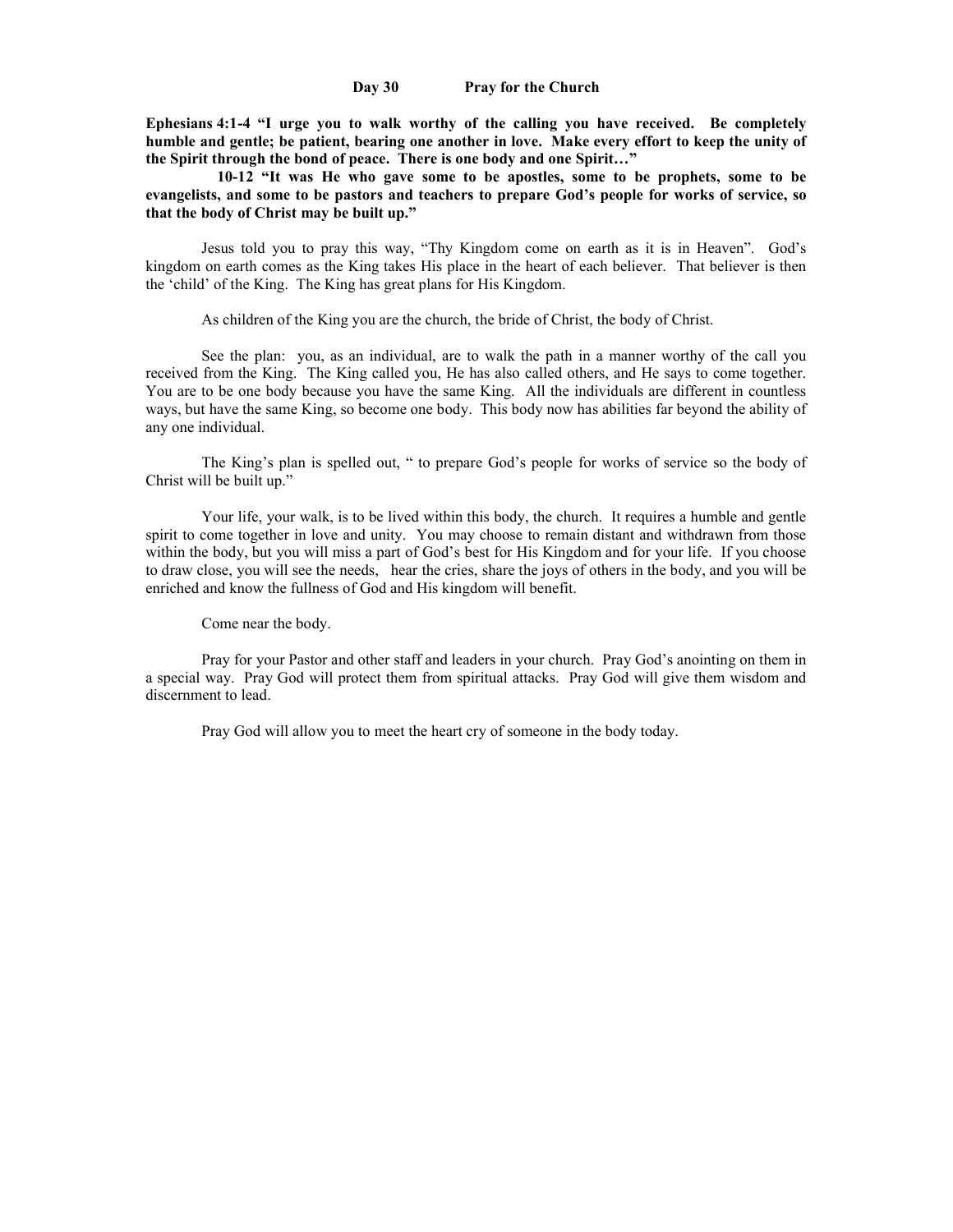#### **Day 31 Pray for the nation**

**Ezekiel 22:30 "So I sought for a man among them who would make up a wall, and stand in the gap before Me on behalf of the land, that I should not destroy it: but I found none."**

God presents history so that you might read it and learn from it. God also presents His principles, or laws, that cannot be broken. History shows that the nation of Israel was blessed when they followed God and suffered when they turned away from Him.

One of God's principles is the law of the harvest. This principle says you will reap what you sow. That is, if you sow good things you will reap good things; if you sow bad things you will reap bad things.

Read the record given in Ezekiel 22. It reads like today's newspapers. Sin, wickedness, greed, disdain for righteousness, dishonest gain, lies, and vanity or empty activities were seen throughout the land. Because of their wickedness God said He would pour out His indignation on the land and destroy it.

Listen to what God says: "I sought a man to stand in the gap before Me on behalf of the land." Then and now: The walls of righteousness have fallen and sin runs rampant over the people. God seeks a man, woman, or young person, to stand before Him on behalf of the land that He should not destroy it. God is longsuffering and slow to anger.

Ask God to cause righteousness to rise up and wickedness to fall. God will surely punish wickedness, but He holds back His hand for a time. God seeks His righteous people to stand in the gap and protect the land from the onslaught of sin.

It is bad enough that sinner's sin. But it would seem to be a far greater disappointment to God that those who know Him and have appropriated His grace and mercy, and are called by His name do not take the proper place of standing in the gap before Him.

Pray for our nation. Ask God to be merciful toward our sins. Ask God to raise up Christians to pray for our nation.

Will you stand in the gap before Him?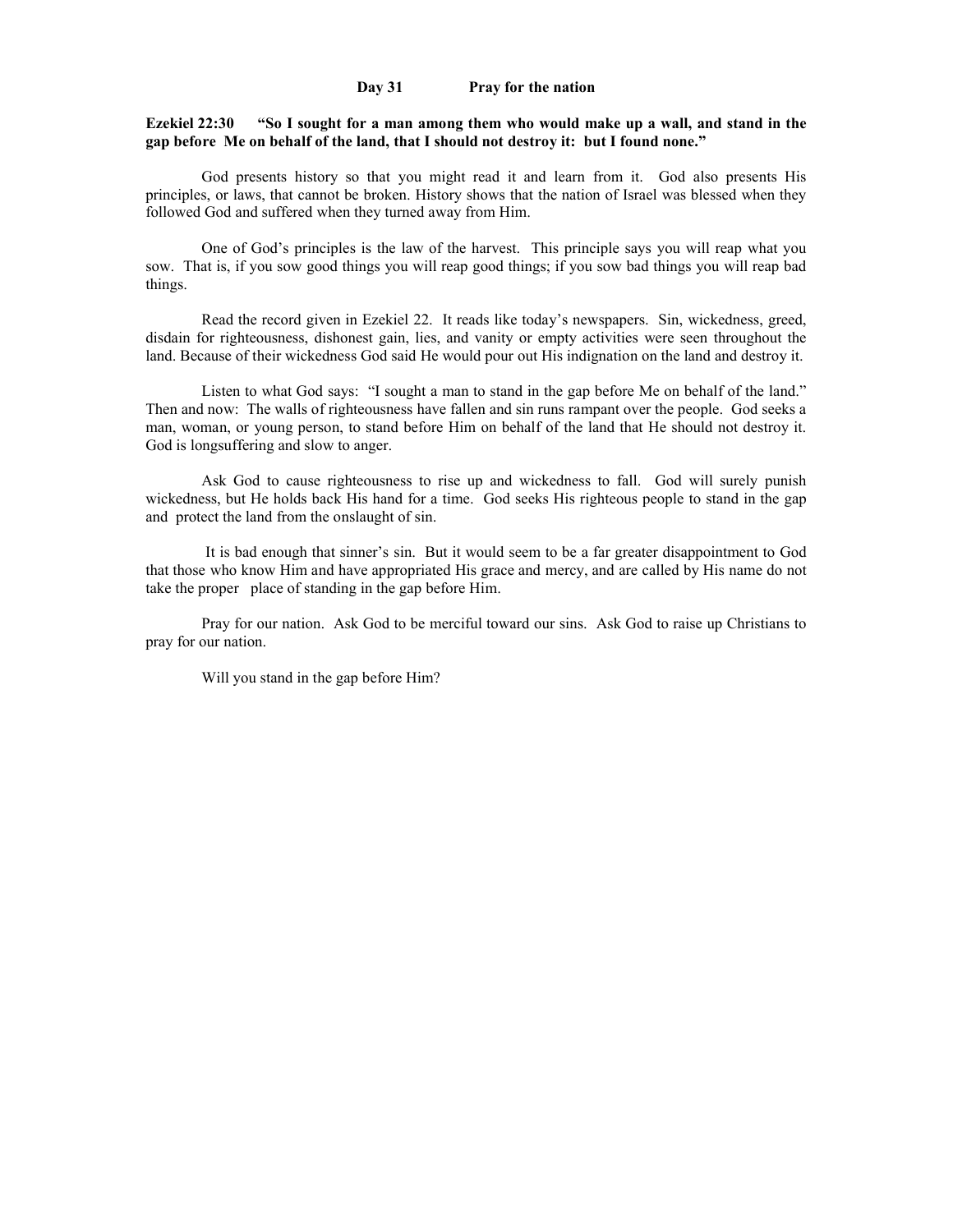#### **Day 32 Pray for the nation**

**Proverbs 14:34 "Righteousness exalts a nation; but sin is a reproach (disgrace) to any people." Isaiah 3:8: "Jerusalem staggers, Judah is falling: their words and deeds are against the Lord, defying His glorious presence."**

**Malachi 3:6 "I am the Lord, I change not."**

The pages of history are very clear. God chose a people, He brought them out of bondage, He guided them in the wilderness, He gave them a land, He protected them, He blessed them, and He watched them prosper and grow. God chose a people to bring glory to His name.

But His people lost their way. Their words and their deeds were against the Lord, and they defiled His presence. They staggered, they fell. Others came to take their riches, the abundance they had accumulated while under the blessing of God. The nation was fallen, gone, another notation in the pages of history.

Look. See what God has done in history with His chosen people. There is no question Israel was chosen of God. Look. See how He cared for them, but also how He must judge them.

Look. See our nation today. Look at our history. Do you not see the same path? Awake! Look! Read our history and rejoice as you recall the way God guided, protected, blessed and prospered our land. Oh, but see, and cry out to God. Have we not also turned away from His presence, are we not now staggered, are we not now falling?

Yes, God has blessed America! But our God changes not. Must He not also judge us as He judged His chosen people?

The nation of Israel rose up and became a great and mighty nation. God was glorified in their greatness.

Then the nation of Israel turned from God, He lifted His hand from them and they fell. But God was also glorified in the fall because He is a righteous God and cannot bless sin.

God will be glorified, whether in blessing or in judgment.

Pray for the nation. Pray that those who take seats of authority will fear God, and will know Jesus as Lord.

Pray that His people will cry out to Him and ask for mercy and turn from their wicked ways.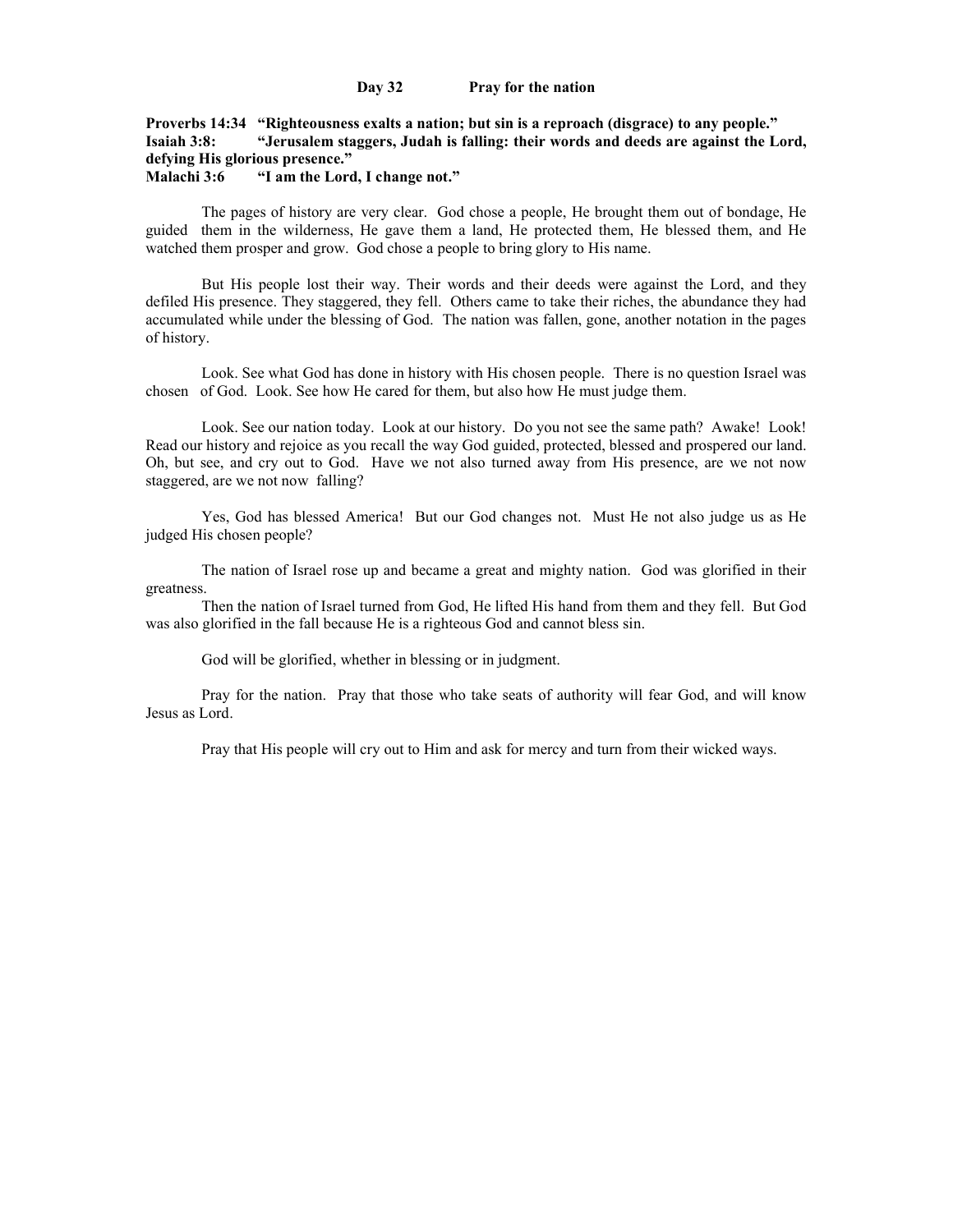#### **Day 33 Pray for the lost**

**Matthew 9:36, 34-38 "But when He saw the multitudes He was moved with compassion on them…then He said unto His disciples, "the harvest truly is plentiful, but the laborers are few; you pray therefore the Lord of the harvest will send out laborers into His harvest."**

As you have prayed earnestly for these many days and weeks, has God changed your heart? Maybe you see with a new awareness, and hear with a new sensitivity.

The journey began in The Valley as God worked to revive and renew your relationship with Him. You crossed The Bridge being led by the Spirit. You have traveled the path into The Highlands, the place of serving God by serving and caring for others. This is all wonderful. And the journey continues to the summit.

There is heaven to gain, hell to avoid. Look around, see them, they are everywhere; those who do not know the path to eternal life. What will you do?

Jesus saw them and was moved with compassion for them. But there were so many, how could they be reached? God had a plan. He put Jesus' Holy Spirit into the disciples, then in the course of time, into you. When His Spirit begins to grow strong within you, and your old nature becomes weak, you will see what Jesus sees, hear what Jesus hears and say what Jesus would say.

Jesus notes that the harvest of lost souls is great, but the laborers are few. You have been on this prayer journey for many days. Each day you have chosen to walk the path. You have willingly placed yourself before the Lord. Now you are numbered among the few; the few that will go with the Lord of the harvest to reap a heavenly reward for the Master.

**John 4:36 "And he that reaps received wages, and gathers fruit unto life eternal; that both he that sows and he that reaps may rejoice together."**

Pray He will let you see with His eyes and hear with His ears and move you to speak His name to them.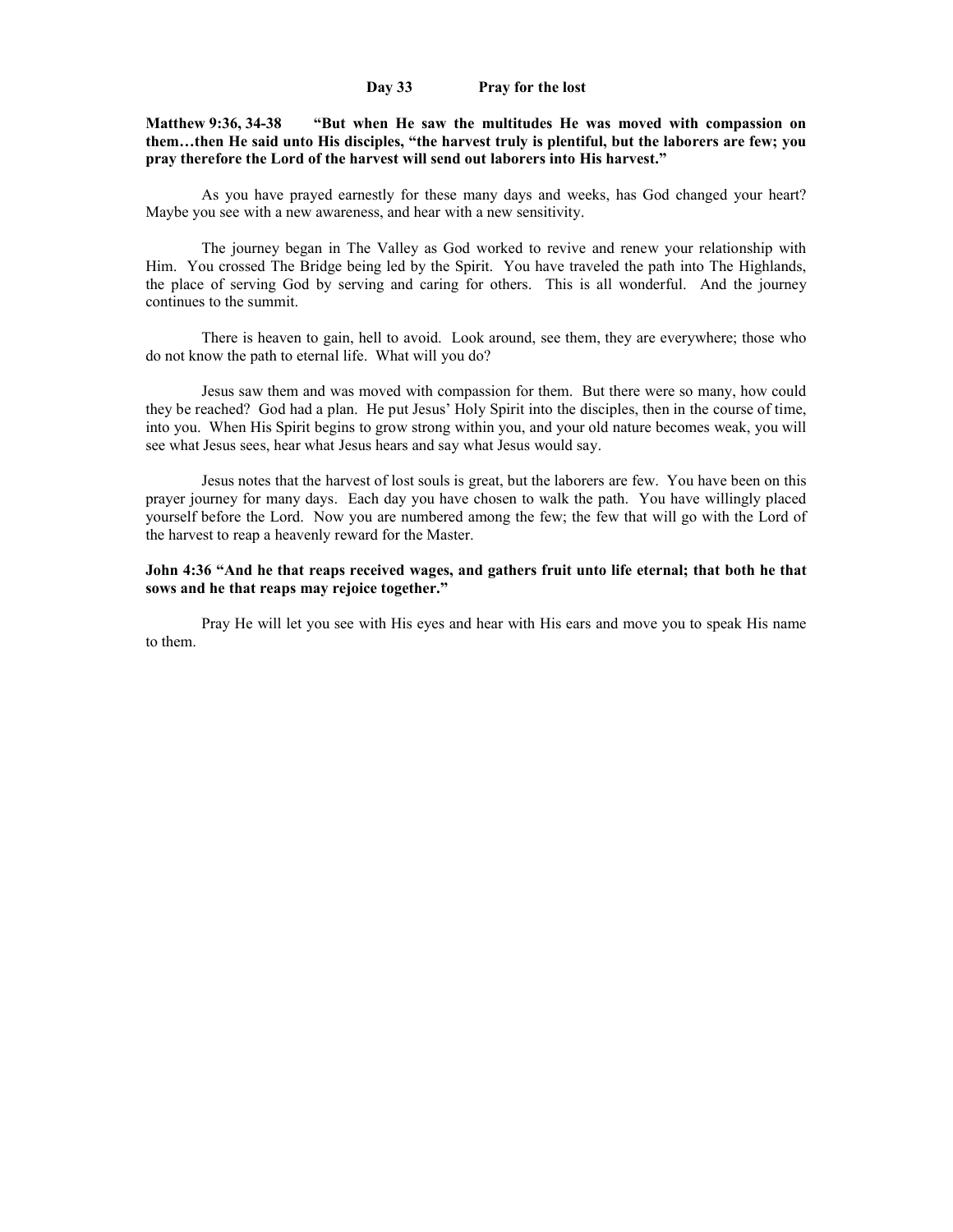#### **Day 34 Pray for the lost**

# **Romans 10:13 "For whosoever shall call upon the name of the Lord shall be saved." 2 Peter 3:9 "The Lord…, not willing that any should perish, but that all should come to repentance."**

God sends out His great call, He speaks to whosoever, any, and all. The most familiar verse in scripture says, "God so loved the world", meaning all the people of the world.

God's call to repentance, God's call of love, God's call of salvation is sent out to every man, woman, boy and girl who draws a breath. Why are you so selective in whom you speak to of God's great love? Why are you so timid and fearful to speak His name to others?

Two men were traveling, a spiritual mentor and his disciple. The mentor was to meet a great man, a powerful leader of a nation. After the meeting, the disciple was eager to know about the encounter. He brashly asked his mentor, "Did you share the Gospel? Did you win him to Jesus?" The mentor replied wisely, "It is not my task to 'win' anyone to Jesus; that is the work of the Holy Spirit. It is my task in every encounter to bring that one closer to the cross, whether he be lost or saved."

It is God's will that all would come to saving faith in Jesus. You will recall the day you learned of the Holy Spirit's intercession. On that day you also saw how your every step is seen by the Lord. Every day you encounter people who are lost. Could it be that God is directing your path so you might speak to them of Jesus and God's love? Remember the words from that devotion; "Your encounters are not mine and my encounters are not yours".

Today, who will you guide closer to the cross? Do you have a list of those that you bring before the throne of grace?

You have freely received the gift of God's love and grace. Freely you must give it away to others.

Today speak the name of Jesus to someone who is lost, bring them closer to the cross because they were near you.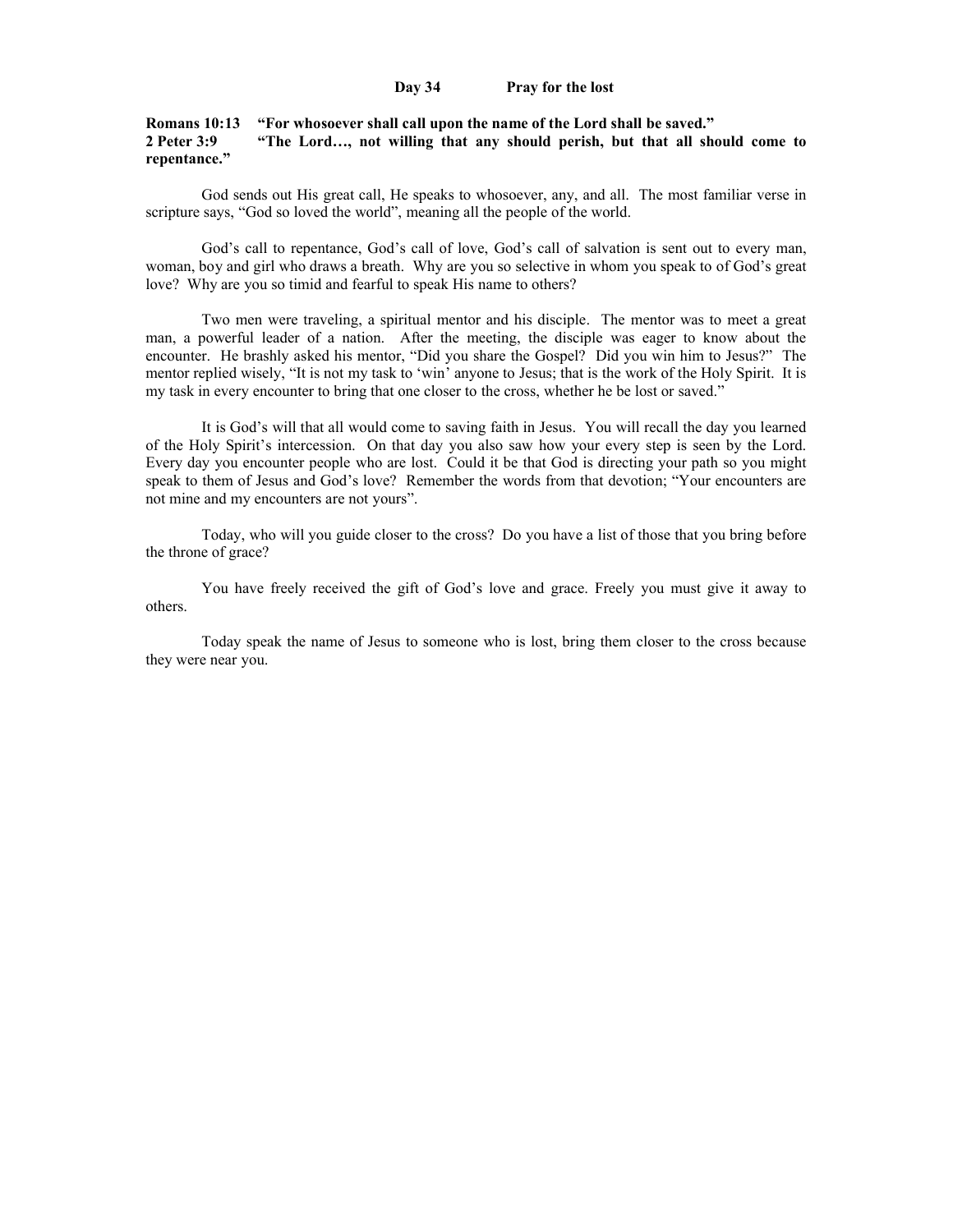#### **Day 35 Strongholds around you**

**2 Corinthians 10:3-5 "For though we walk in the flesh, we do not war according to the flesh. For the weapons of our warfare are not carnal, but mighty in God for the pulling down of strongholds. Casting down arguments and every high thing that exalts itself against the knowledge of God, bringing every thought into captivity to the obedience of Christ."**

Are you comfortable? Is your coffee hot? Did you rest well? Are you ready for your morning devotional moment?

Do you not know there is a war going on? Are you aware that spiritual forces you cannot imagine are at work this very instant to destroy everything you hold dear: your family, your good name, your church, your friends, your nation?

Are you engaged in this fight? Some might say things are working fairly well, and this talk of Satan and warfare is unpleasant and not needed. To that one I reply, "Maybe you don't see the battle because the enemy sees no danger to his kingdom from you".

To you who bear the scars of battle and see the danger, take heart! The battle is not yours, but the Lord's, and yes my brother and sister, there is warfare. A warfare between Satan and God. If you have been faithful to this point in the prayer journey, then you are one who will campaign with the Lord to win victories and tear down enemy strongholds.

There are enemy strongholds everywhere around you; racial prejudices, demonic philosophies of education and science, false religion, systems of power and influence, greed and economic oppression, yet these strongholds will not stand. How do you overcome these strongholds in the culture?

Here are a few practical thoughts.

**Be careful not to become entangled with the affairs of life; keep your life above reproach in word and action. II Timothy 2:4**

**Study to show yourself approved, know the scriptures, and be ready to give an answer for the hope that is within you. II Timothy 2:15**

See the example Jesus gave to you as He stood before Pilate. **"For this cause I was born, and for this cause I have come into the world, that I should bear witness to the truth. Everyone who is of the truth hears My voice". John 18:37**

At their core, the enemy strongholds stand on false ideas. False ideas will not fall based on power or who shouts the loudest. False ideas will only fall under the weight of the truth. The truth will stand against the lie.

Know Jesus, know the truth. The truth will set you free!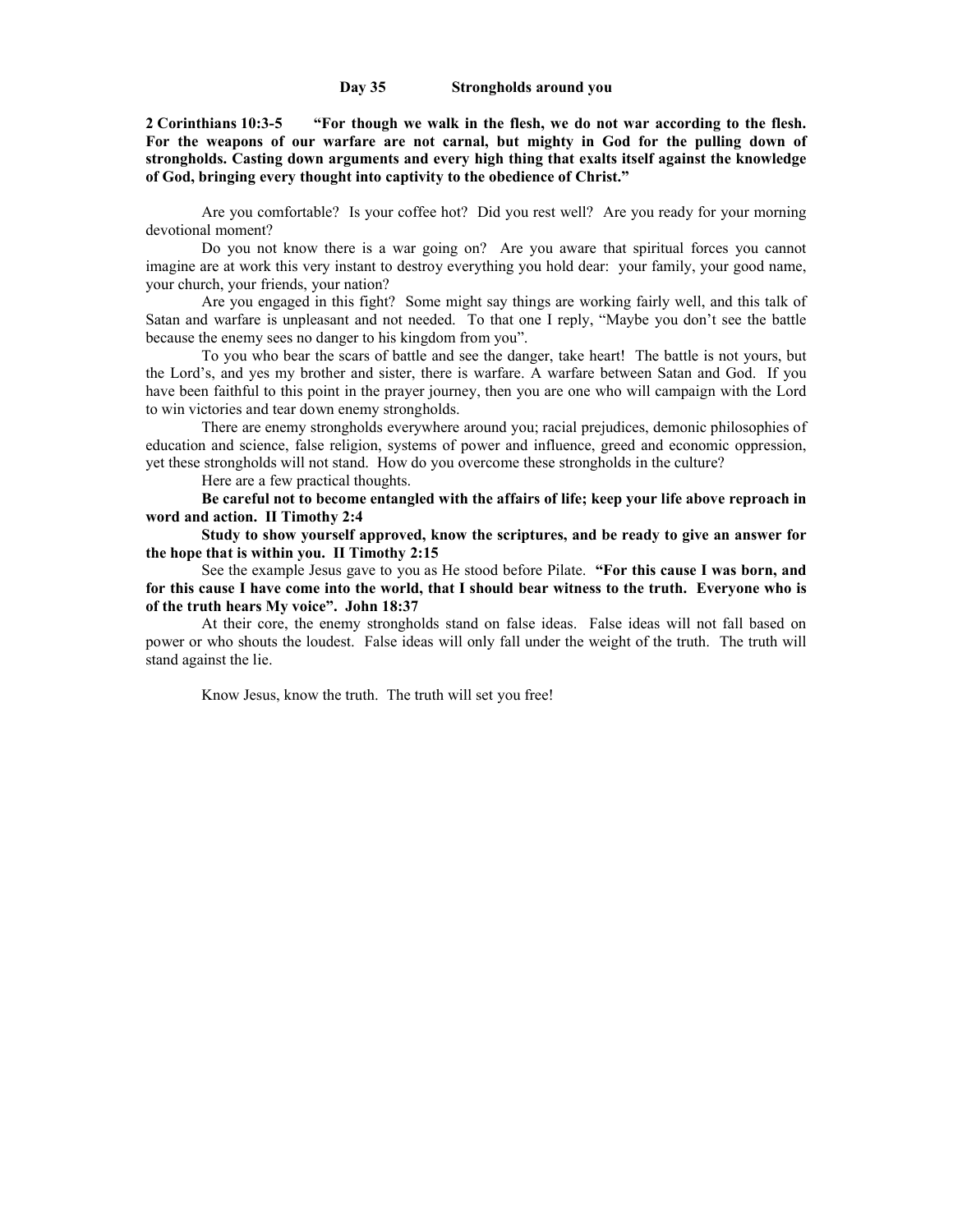**Romans 12:1-2 "I beseech you therefore, brethren, by the mercies of God, that you present your bodies a living sacrifice, holy, acceptable to God, which is your rational service. And do not be conformed to this world, but be transformed by the renewing of your mind, that you may prove what is that good and acceptable and perfect will of God."**

Strongholds, fortresses, bastions; these are words that speak of war, battle, and yes, death. Yesterday your thoughts were focused on the strongholds the enemy has taken in the culture around you. The strongholds without are formidable, but there are strongholds within that are more dangerous.

Every born again follower of Christ has been fully, and eternally forgiven of every sin: past, present, and future. This is the promise of God and it stands. You are redeemed, sanctified, born again, and sealed by the Holy Spirit. Nothing will separate you from the love of God which is in Christ Jesus your Lord.

Yet, for many Christians, there are old sins, old habits, that were deeply embedded before Christ made you free. There may be addictions, dependencies, life styles, and attitudes that formed enemy strongholds within you. Some areas of sin simply went away when the Holy Spirit took His place in your heart. But there remains a terrible drawing, or attraction, to some things that seem never to go away. Dear believer, take heart and allow God to help you in the battle for victory over these enemy strongholds.

Two steps are shown in the passage:

- "Present yourself a living sacrifice" is the first step. Becoming a living sacrifice is dying to your desires and will. Dying to your desires and will is repentance. Real repentance is more than confession. First you confess the sin, but then repentance must follow. Repentance is a change of heart and a change of mind.
- "Prove what is that good and acceptable and perfect will of God" is the second step. With your renewed mind, you seek God's good, acceptable, and perfect will. Said plainly, you see a view, or vision, of God's great plans for you. Live daily focused on proving or accomplishing those things that God is working in and through you; reaching for the higher goal and leaving those things of the past..

Two steps must be taken: You must become a living sacrifice, dead to self, and live in view of God's high purpose for your life. Then strongholds will fall.

Note: In today's culture of drugs and chemical addictions, medical help may be needed that is not addressed in the context of these comments.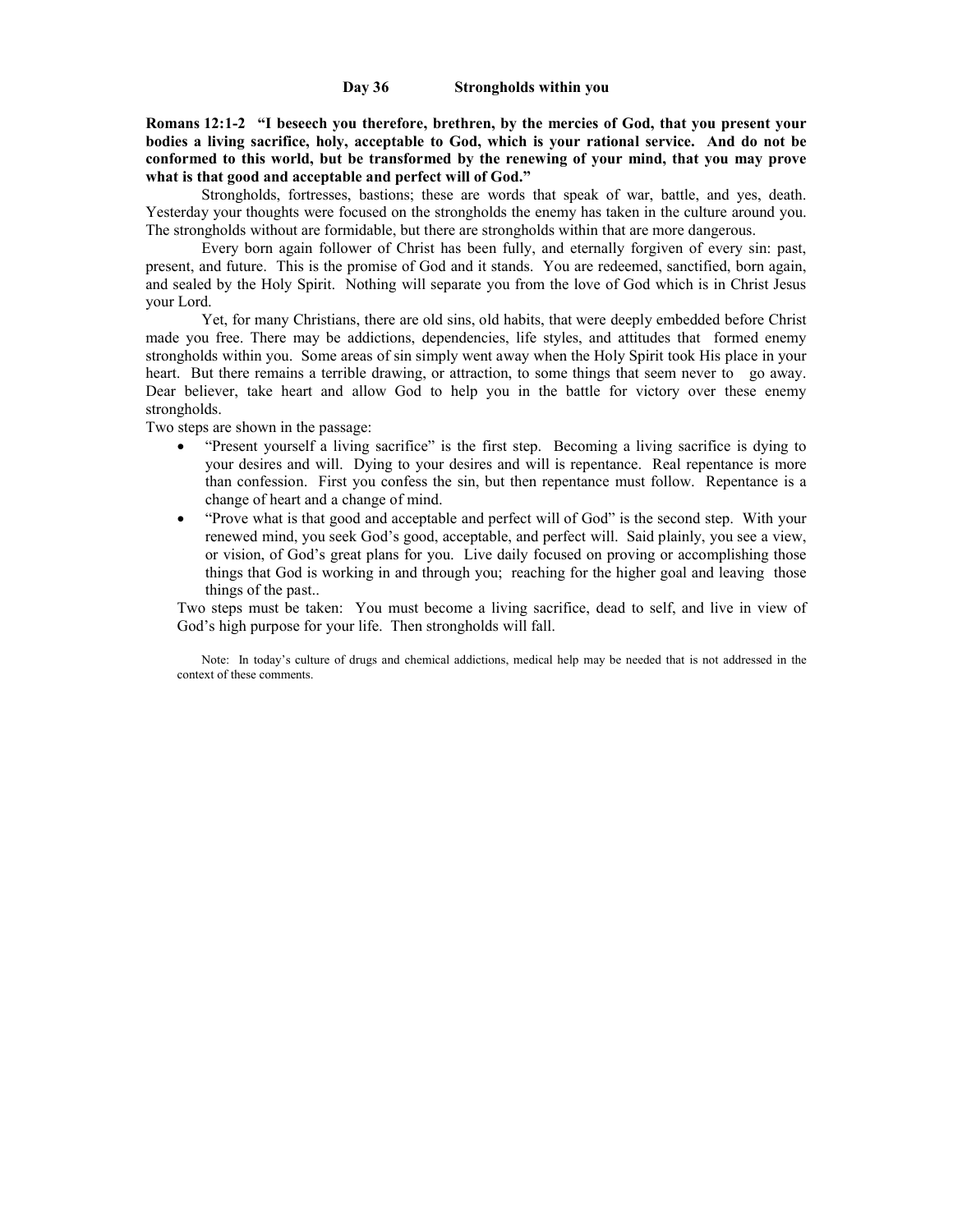#### **Matthew 18:20 "For where two or three are gathered together in My name, there am I in the midst of them."**

Prayer is a strange thing. Consider how odd it must seem in our fast paced, technological, push button world; someone actually talks to himself or more remarkable thinks he is talking to God!

Yet remember what Jesus said; "Men ought always to pray." Jesus would not command you to pray if He did not want to hear and respond to your prayer.

Of all the things a Christian can do, or all the attitudes a Christian may have, the act of prayer and the attitude of prayer stand at the top of Satan's list of things he must stop. Conversely, prayer is at the top of Jesus' list of what a Christian must be diligent to do.

Dear believer, you have prayed often and earnestly these past days. God surely has spoken to you and you sense change in your spirit. As you come near the summit of the Highland path, listen for special encouragement from His Spirit.

It is a special privilege to learn the secrets of prayer and to become effective for God's great Kingdom through your prayers. God desires to show you greater things and use you in greater ways. The journey will, in fact, become more difficult the higher you go. Jesus tells you that His grace is sufficient. As you become less, He will become greater in you and accomplish His will.

Be careful though, you must not go by yourself. A great truth is stated here that can easily be overlooked. The passage says, "where two or more are gathered in My name there I am in their midst." Many worship in churches with a wonderful fellowship of believers, and enjoy the support of prayers offered through the body. However, there may be times when your prayers are too deep for words and the concerns too difficult to share with a group. In these times two or three alongside can lift you before the throne of grace in ways others cannot.

Ask God to bring into your life one or two that know how to touch heaven when they pray and will come along beside you in prayer.

#### **"Two shall withstand him, and a threefold cord in not quickly broken." Ecclesiastes 4:12**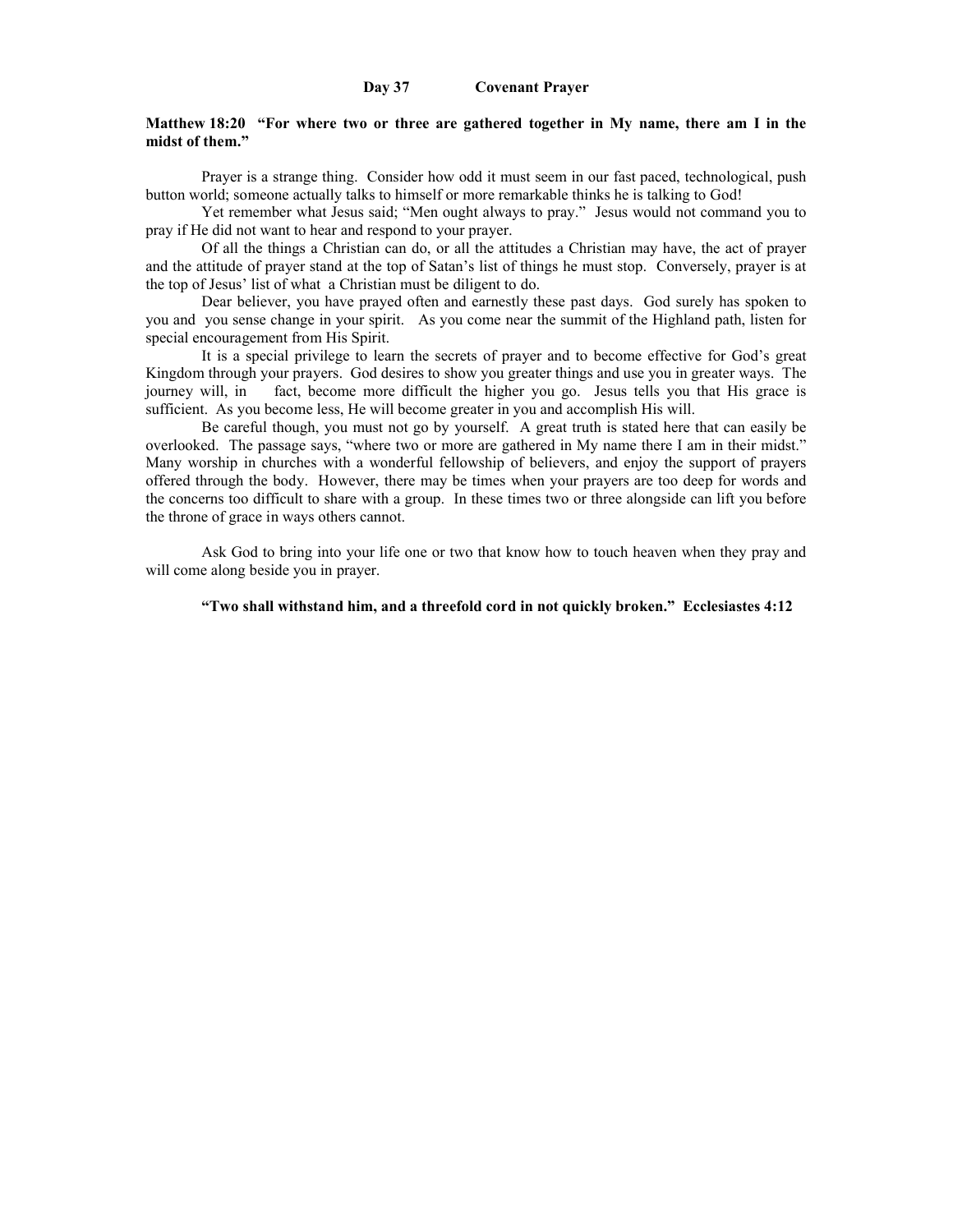#### **Day 38 Covenant Prayer**

#### **Proverbs 27:17 "As iron sharpens iron; so a man sharpens the countenance of his friends."**

Moses and Aaron, Joshua and Caleb, Ruth and Naomi, Paul and Silas, Jesus and Peter, James and John. Throughout scripture you see a pattern of God's people walking with one or two alongside. Today, do you have anyone with whom you can share the deepest issues of your soul?

The Lord on an occasion sent seventy disciples out two by two. They returned with a remarkable report of what they had seen God do. Jesus commented to them that; **"many prophets and kings have desired to see those things which you see, and have not seen them, and to hear those things which you hear, and have not heard them." Luke 10:24**

In your heart is a desire to be used of God and to see His glory. And you may. But one of the requirements will be to become one who is very dedicated to prayer; prayer is the work.

The title for these two devotionals is interesting; covenant prayer. What does it mean?

A covenant is a special agreement spoken of throughout scripture. In this context, it is a spiritual agreement between you and those with whom you pray. The covenant is between you and a few select prayer partners. The covenant is also about a specific issue. Many times prayers are ineffective because they are carelessly presented to the Lord and the thoughts are too broad or vague. God desires to answer your prayers. He also desires your prayer be specific so that you can see when He answers. Answered prayer will strengthen your walk and cause you to give Him glory.

You see, too, it was common in the lives of saints to be in prayer throughout the day. The Psalmist prayed three times a day, and in another place scripture says pray without ceasing—that is stay in an attitude of prayer.

How does this covenant prayer look in practice? A man had a specific issue regarding his family. He spoke of it in a prayer meeting with two Christian brothers. They agreed to enter into covenant for a period of seven days, praying three times a day for specific help, and praying appropriate scriptures for the situation. This is covenant prayer.

These were believers joining for specific prayer, for a specific period, using specific scripture, and seeking specific answers from the Father. Be on guard, this is not a magic formula. This is fervent prayer offered by righteous men expecting God to hear and answer.

**"The effectual fervent prayer of a righteous man availeth much." James 5:16**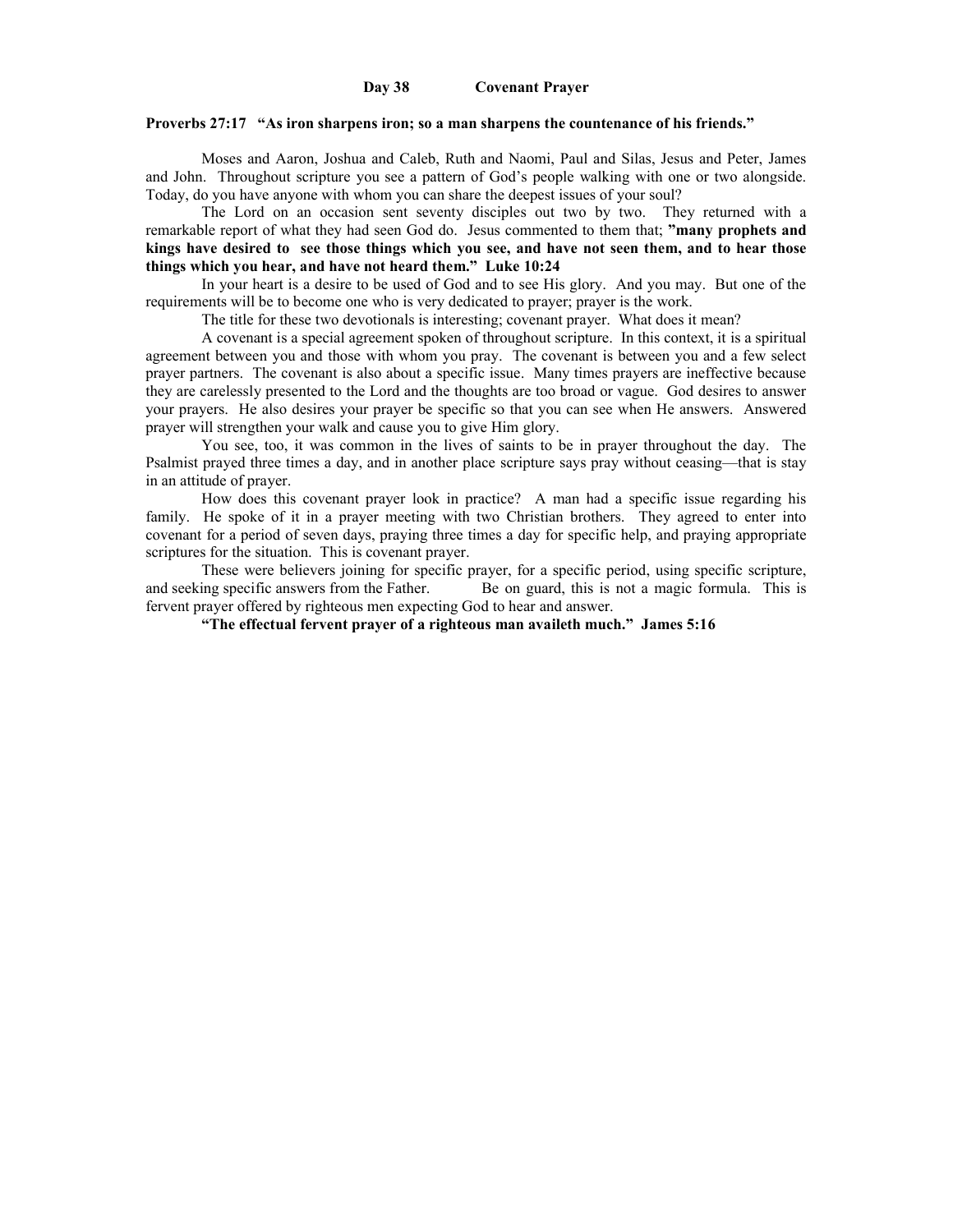# **Day 39 "I am here…"**

#### **John 14:1 "You believe in God, believe also in Me."**

Jesus spoke those words that night in the upper room. He was with the disciples He loved. The Passover meal was finished, he had washed their feet, and the betrayer had left. Now He and those He loved, and those that loved Him, were together. Come into this intimate moment.

"You believe in God". Those men from birth were steeped in the traditional Jewish faith. Most assuredly they believed in God. They were so in awe of God they would not speak His name because He was Holy, and surely they were not holy. They knew this Holy God to be a God of judgment, did He not slay the wicked? They knew of his power, did He not part the sea and cause fire to fall from Heaven? They knew of His righteousness, did He not send the Commandments that no man can keep. They knew a little of His grace, did He not make a way of atonement through the Passover sacrifice? Oh yes, they believed in God.

But God is distant; God is so far from me and where I am. He is Holy, I am not. He is pure, I am not.

He is there in His perfect place. I am here in the midst of a fallen and broken world. He has all power. I am weak and undone. He has all knowledge. I cannot see the way and live in doubt and fear.

But Jesus. This man who is by me here and now. This man I know as I know other men. I have walked with Him, we have shared bread, we have labored together, we have laughed, He lifted my head when troubles came, He knows my innermost thoughts. Yes, this man Jesus is my friend. I know Him.

Now the light of great revelation begins to dawn on those disciples that night. Beloved one, let the light now rise in your heart that you may see also.

Believe in God? Yes you do. But God in all His wonder is no longer there, God is no longer distant or unapproachable. God is Jesus. Jesus is God. Jesus is here, He understands every issue you have because He is a man.

He comes to you and you know Him. He lays His hand on your shoulder, a simple touch; yet in that touch is the realization that He is here, and He knows you, He knows where you are, and He cares for you.

"You believe in God. Believe also in Jesus."

He is here. Now rise up and go into the day in the power of His presence.